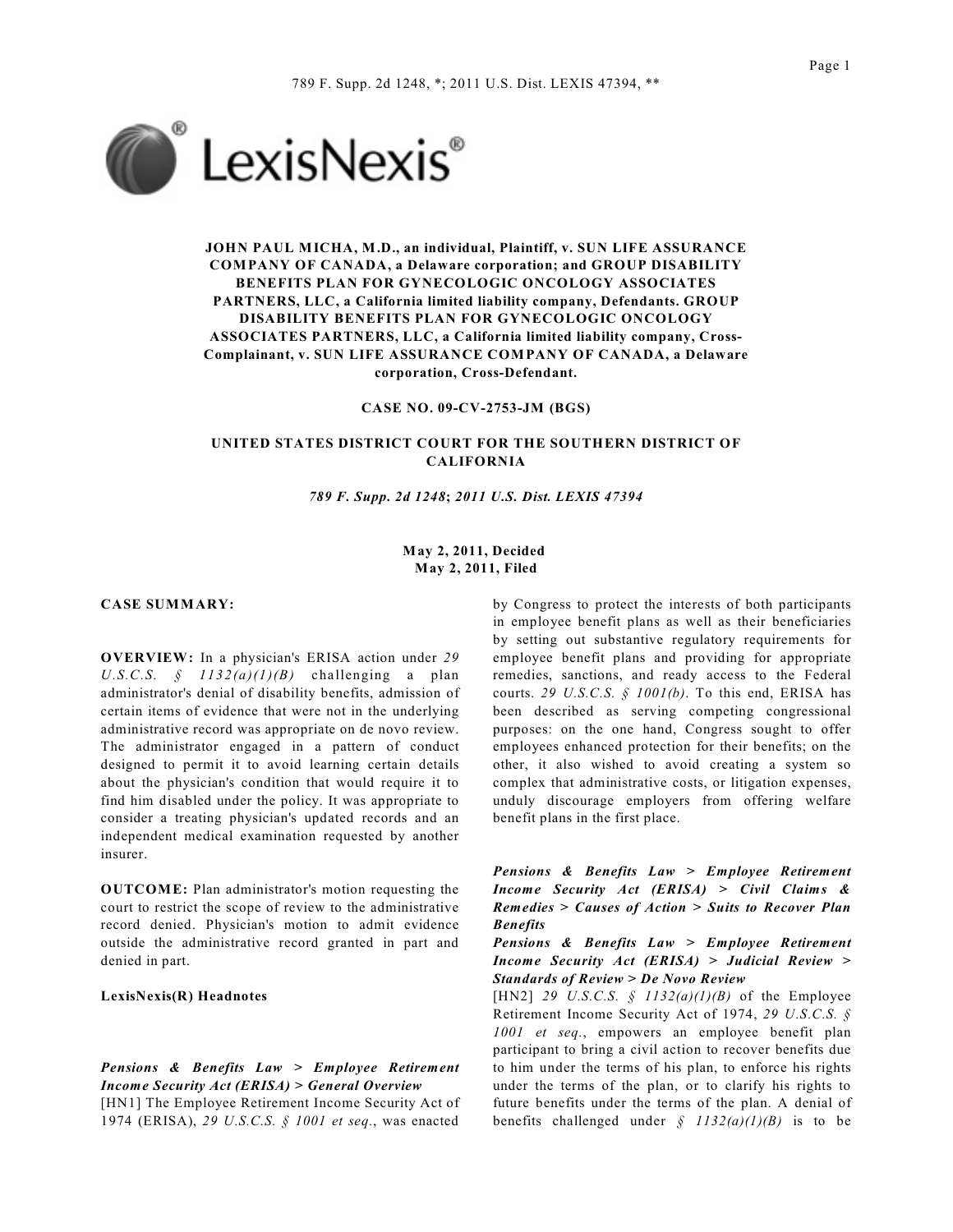reviewed under a de novo standard unless the benefit plan gives the administrator or fiduciary discretionary authority to determine eligibility for benefits or to construe the terms of the plan.

*Civil Procedure > Judicial Officers > Judges > Discretion*

*Pensions & Benefits Law > Employee Retirement Income Security Act (ERISA) > Judicial Review > Scope of Review*

*Pensions & Benefits Law > Employee Retirement Income Security Act (ERISA) > Judicial Review > Standards of Review > De Novo Review*

[HN3] In 1995, the Ninth Circuit addressed the question of whether a district court can consider evidence outside of the administrative record upon de novo review of a plan administrator's decision under the Employee Retirement Income Security Act of 1974, *29 U.S.C.S. § 1001 et seq.* The Mongeluzo Court decided to follow the approach adopted by several other circuits, holding that new evidence may be considered under certain circumstances to enable the full exercise of informed and independent judgment. The Ninth Circuit further noted that the decision to allow such evidence was within the district court's discretion; however, it also emphasized that the district court should exercise its discretion only when circumstances clearly establish that additional evidence is necessary to conduct an adequate de novo review of the benefit decision. In most cases, where additional evidence is not necessary for adequate review of the benefits decision, the district court should only look at the evidence that was before the plan administrator at the time of the determination. Thus, only under exceptional circumstances should consideration of extra-record evidence be permitted.

## *Pensions & Benefits Law > Employee Retirement Income Security Act (ERISA) > Judicial Review > Scope of Review*

[HN4] In Opeta, the Ninth Circuit reaffirmed its reliance on the Fourth Circuit's Quesinberry opinion in a case challenging the district court's decision to admit extrarecord evidence in an action under the Employee Retirement Income Security Act of 1974 (ERISA), *29 U.S.C.S. § 1001 et seq.* There, the Ninth Circuit quoted with approval a non-exhaustive list of exceptional circumstances where introduction of evidence beyond the administrative record could be considered necessary set forth by the Quesinberry Court: (1) claims that require consideration of complex medical questions or issues regarding the credibility of medical experts; (2) the availability of very limited administrative review procedures with little or no evidentiary record; (3) the necessity of evidence regarding interpretation of the terms of the plan rather than specific historical facts; (4) instances where the payor and the administrator are the same entity and the court is concerned about impartiality; (5) claims which would have been insurance contract claims prior to ERISA; and (6) circumstances in which there is additional evidence that the claimant could not have presented in the administrative process.

## *Pensions & Benefits Law > Employee Retirement Income Security Act (ERISA) > Claim Procedures*

[HN5] *29 C.F.R. § 2560.503-1(g)(1)(i)* requires a plan governed by the Employee Retirement Income Security Act of 1974, *29 U.S.C.S. § 1001 et seq.*, to set forth, in a manner calculated to be understood by the claimant the specific reason or reasons for an adverse determination.

### *Pensions & Benefits Law > Employee Retirement Income Security Act (ERISA) > Claim Procedures*

[HN6] Administrators of plans governed by the Employee Retirement Income Security Act of 1974, *29 U.S.C.S. § 1001 et seq.*, may not arbitrarily refuse to credit a claimant's reliable evidence, including the opinions of a treating physician. But, the U.S. Supreme Court has held that courts have no warrant to require administrators automatically to accord special weight to the opinions of a claimant's physician; nor may courts impose on plan administrators a discrete burden of explanation when they credit reliable evidence that conflicts with a treating physician's evaluation.

### *Pensions & Benefits Law > Employee Retirement Income Security Act (ERISA) > Claim Procedures*

[HN7] When the administrator of a plan governed by the Employee Retirement Income Security Act of 1974 (ERISA), *29 U.S.C.S. § 1001 et seq.*, tacks on a new reason for denying benefits in a final decision, thereby precluding the plan participant from responding to that rationale for denial at the administrative level, the administrator violates ERISA's procedures.

## *Pensions & Benefits Law > Employee Retirement Income Security Act (ERISA) > Judicial Review > Standards of Review > Interest Analysis*

[HN8] An insurer that acts as both the plan administrator and the funding source for benefits operates under what may be termed a structural conflict of interest under the Employee Retirement Income Security Act of 1974, *29 U.S.C.S. § 1001 et seq.* On the one hand, such an administrator is responsible for administering the plan so that those who deserve benefits receive them. On the other hand, such an administrator has an incentive to pay as little in benefits as possible to plan participants because the less money the insurer pays out, the more money it retains in its own coffers.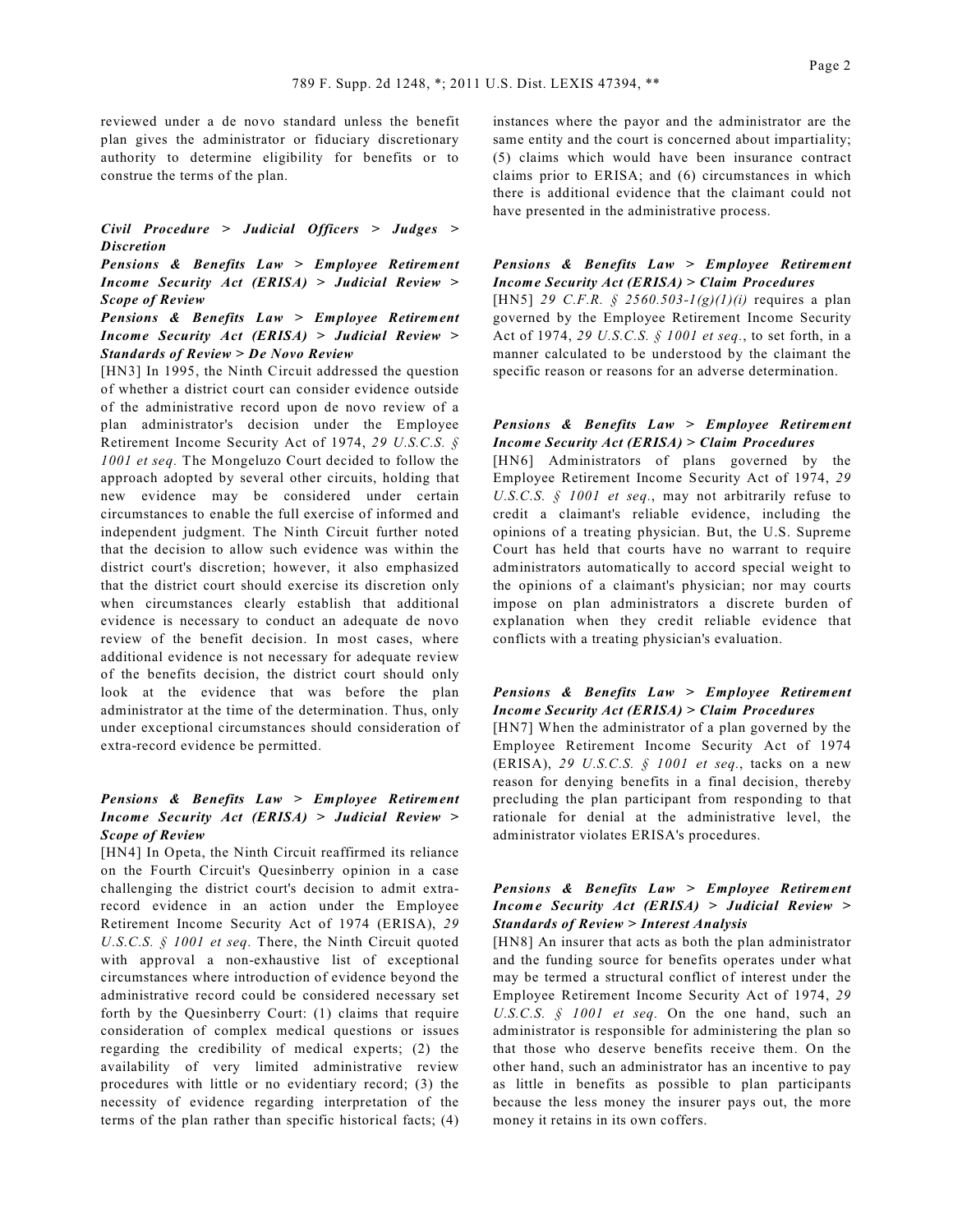## *Pensions & Benefits Law > Employee Retirement Income Security Act (ERISA) > Judicial Review > Scope of Review*

[HN9] In Mongeluzo, the Ninth Circuit made it clear that a district court should not take additional evidence merely because someone at a later time comes up with new evidence that was not presented to the administrator of a plan governed by the Employee Retirement Income Security Act of 1974, *29 U.S.C.S. § 1001 et seq.* Rather, the Ninth Circuit limited its holding to situations where the original hearing was conducted under a misconception of law, as opposed to a misconception of fact.

**COUNSEL:** [\*\*1] For John Paul Micha, M.D., an individual, Plaintiff: Susan Lee Horner, LEAD ATTORNEY, Miller Monson Peshel Polacek and Hoshaw, San Diego, CA.

For Sun Life Assurance Company of Canada a Delaware Corporation, Defendant: Daniel W Maguire, Michael Bernacchi, LEAD ATTORNEYS, Burke, Williams & Sorensen LLP, Los Angeles, CA.

For Group Disability Benefits Plan for Gynecologic Oncology Associates Partners, LLC, a California limited liability company, Defendant: Marc S Schechter, Susan L Meter, LEAD ATTORNEYS, Butterfield Schechter LLP, San Diego, CA.

**JUDGES:** Hon. Jeffrey T. Miller, United States District Judge.

**OPINION BY:** Jeffrey T. Miller

### **OPINION**

## [\*1251] **ORDER REGARDING MOTIONS TO DETERMINE SCOPE OF REVIEW**

Doc. Nos. 34 & 35

Plaintiff John Paul Micha filed the instant lawsuit seeking review of Defendants' decision to deny his claim for disability benefits. (Doc. No. 5, "Complaint.") Defendant Sun Life Assurance Company of Canada ("Sun Life") now brings a motion requesting the court to determine the proper scope of its review. (Doc. No. 34.) Plaintiff has filed a cross-motion requesting the same, in which he is joined by Defendant and Cross-Claimant Group Disability Benefits Plan for Gynecologic Oncology Associates Partners, LLC ("Group [\*\*2] Disability Plan"). (Doc. Nos. 35-42, collectively "Cross-Motion"; Doc. No. 50)

Pursuant to *CivLR 7.1(d)(1)*, the court has determined that this matter is appropriate for resolution without oral argument. For the reasons set forth below, the court DENIES Sun Life's motion and GRANTS IN PART and DENIES IN [\*1252] PART Plaintiff's and Group Disability Plan's motion.

## **I. BACKGROUND**

Plaintiff is a board-certified gynecologic oncology cancer surgeon employed by Gynecologic Oncology Associates Partners, LLC ("GOA") in Newport Beach, California. (Complaint ¶¶ 4 & 9.) GOA maintains a welfare benefit plan for its employees through Defendant/Cross-Claimant Group Disability Plan. (Id. ¶ 6.) On or around June 1, 2006, Group Disability Plan purchased an insurance policy (the "Policy") from Defendant Sun Life for purposes of funding its plan. (Id. ¶¶ 6 & 11; Doc. No. 14, "Cross-Claim," ¶ 149.) Prior to that, the plan had been covered by various other insurance providers. (Complaint ¶ 11.) The Group Disability Plan provides benefits to GOA employees deemed totally or partially disabled and "unable to perform the [m]aterial and [s]ubstantial [d]uties" of their specific occupation. (Id.  $\sqrt{20-21}$ .) Sun Life has the  $\sqrt{3}$ ] sole authority to determine whether claimants are eligible for these benefits. (Cross-Claim ¶ 150.)

## **A. Plaintiff's Medical History**

On February 6, 2006, Plaintiff took a leave of absence from his work at GOA to undergo a total arthroplasty on his right hip at Hoag Memorial Hospital. (Complaint ¶ 34.) He was discharged for a two-month convalescent period, and returned to work on April 1, 2006. (Id. ¶¶ 34-35.) Although Plaintiff did not immediately resume his pre-surgery workload, he claims that he steadily increased the amount of work he took on in the subsequent months until he returned to his normal level of productivity in July 2006. (Id. ¶ 36.)

On July 22, 2006, Plaintiff suffered a sudden acute anterior wall myocardial infarction ("MI"). (Id. ¶ 39.) Plaintiff's regular cardiologist, Dr. Richard J. Haskell, performed an emergent angiography and angioplasty on Plaintiff with stenting to the left anterior descending artery times three to prevent further damage to the heart. (Id. ¶¶ 38-39.) Before discharging Plaintiff from the hospital, Dr. Haskell placed him on multiple medications, including a beta blocker, an ace inhibitor, a statin, and a platelet drug. (Id. ¶ 39.)

After his MI, Plaintiff [\*\*4] began to experience a variety of symptoms, including shortness of breath, dizziness, muscle weakness, fatigue, chest pain, and nausea. (Id. ¶¶ 41-42.) He underwent a series of tests and evaluations, and some of his medications were discontinued and new medications substituted several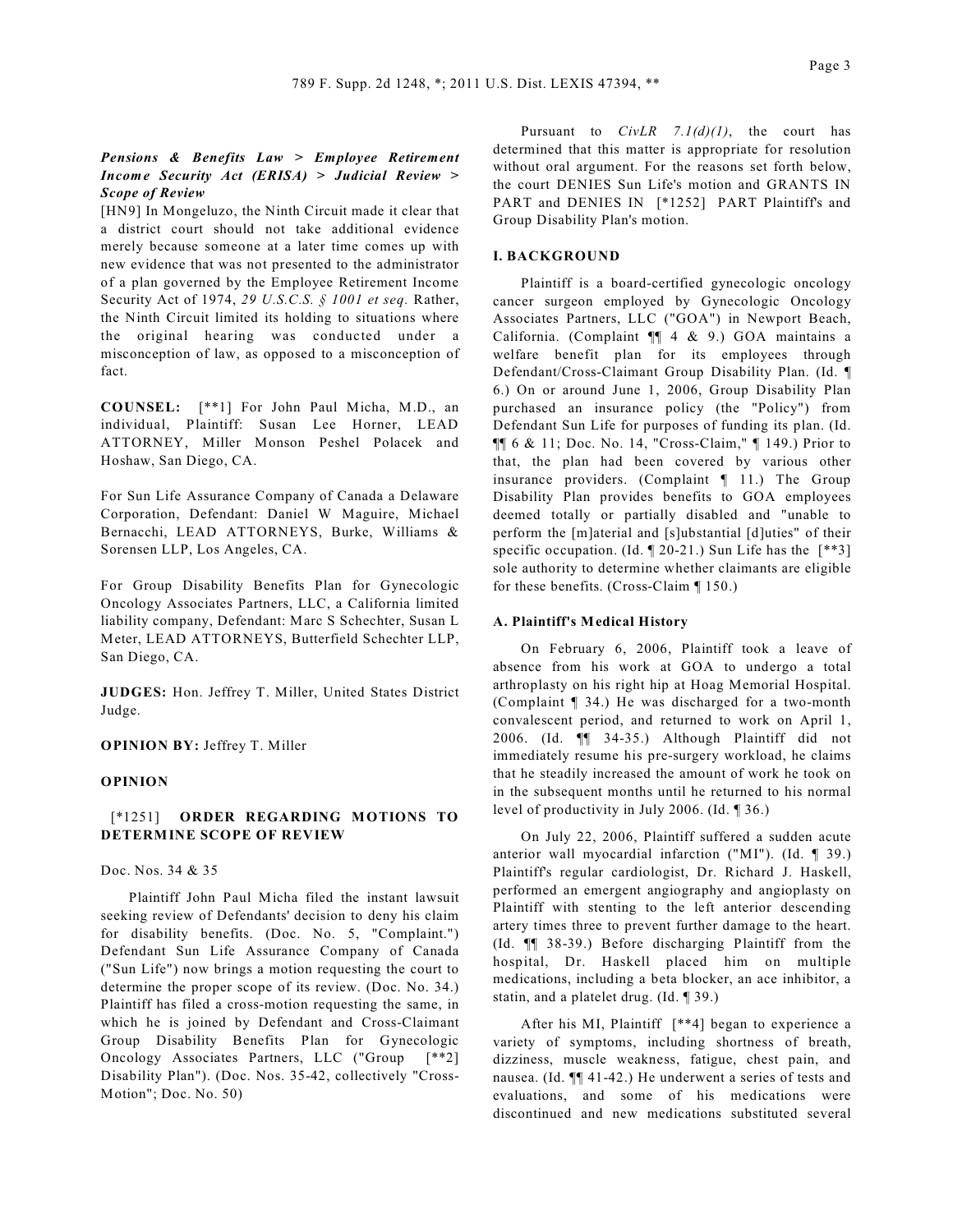times in an attempt to alleviate some of the problems. (Id.  $\P$  41-45, 47 & 49.) Upon returning to work, Plaintiff was initially limited to performing office duties part-time without any surgeries. (Id. ¶ 46.) In August 2006, Plaintiff began seeing a psychiatrist, Dr. Robert Johnson, for treatment of the depression he was experiencing as a result of his inability to perform surgeries and the side effects from his medication. (Id. ¶ 48.) Beginning in October, Plaintiff once again began performing relatively easy surgeries, and by November was operating 30 hours per week (compared to his normal pre-MI level of 90 hours per week). (Id. ¶ 49.) However, he continued to complain of "significant fatigue and trouble focusing, muscle weakness, and dizziness" through December, particularly during longer surgeries. (Id. ¶ 49.)

On January 15, 2007, Plaintiff was performing a surgery when he was overcome by extreme dizziness [\*\*5] and fatigue. (Id. ¶ 52.) Although he ultimately was able to complete the procedure, he immediately canceled the six other surgeries he had scheduled for that week. (Id.) Following the incident, GOA and Dr. Haskell determined that Plaintiff was no longer able to safely perform surgery, and Plaintiff was limited to seeing only nonsurgical patients [\*1253] thereafter. (Id. ¶ 53.) As a result of his reduced workload, Plaintiff's monthly earnings dropped significantly. (Id. ¶ 55.)

#### **B. Plaintiff's Original Claim to Sun Life**

Shortly after the January 15 incident, Plaintiff submitted a long-term disability claim to Sun Life, citing the symptoms of his disability, including "easily fatigued/severe fatigue, trouble focusing, muscle weakness, dizziness, chest pain and inability to multitask required during surgery." (Id. ¶ 57 (internal quotation marks omitted).) GOA and Dr. Haskell also submitted documents to Sun Life in connection with Plaintiff's claim. (Id. ¶ 58; Doc. No. 35-1 p. 6.) Specifically, Dr. Haskell completed an "Attending Physician Statement" ("APS") form provided by Sun Life in which he described Plaintiff's "[d]iagnosis and complications" as "[a]cute MI, [\*\*6] fatigue, muscle weakness, [and] dizziness." (Complaint ¶ 58.) Dr. Haskell also speculated that these symptoms might be related to side effects from some of the medications Plaintiff was taking for his heart condition as well as possible depression. (Id. ¶¶ 59-62.)

In order to aid Sun Life's investigation of his claim, Plaintiff signed several release forms authorizing Sun Life to obtain any relevant medical, occupational, or earnings information from GOA, his physicians, and any other disability insurance companies that had provided Plaintiff with coverage during this time. (Id. at  $\P$  64.) Plaintiff also participated in a 1.3-hour in-person interview with a representative from Archangel Investigations, an investigation service retained by Sun Life, on February 12, 2007, and submitted multiple financial documents, including quarterly profit and loss statements and tax returns, to Sun Life at its request. (Id. ¶¶ 66 & 69.) In addition, Plaintiff informed Sun Life on April 18, 2007 that two of his individual disability insurers had made findings of total disability and begun payments of full monthly disability benefits to Plaintiff under their policies with him. (Id.  $\P$  71.) At no time during [\*\*7] its review process did Sun Life request any additional examinations or testing to be performed on Plaintiff. (Id. ¶ 68.)

### **C. Sun Life's First Denial of Plaintiff's Claim**

On May 23, 2007, a Sun Life agent informed Plaintiff's wife telephonically that Sun Life was denying Plaintiff's claim "due to the contractual provisions as noted in the [Policy]." (Id. ¶ 72.) Plaintiff subsequently received a letter of denial from Sun Life dated May 31, 2007, in which Sun Life purportedly explained the basis for its decision. (Id. ¶ 75; Cross-Motion at Exh. E, hereafter "Claim File," pp. 1424-32, hereafter "Original Denial.") In it, Sun Life stated generally that Plaintiff did not qualify for long-term disability benefits under the Policy, and went on to lay out its analysis in greater detail. (Id.) First, Sun Life indicated that it was "first notified of [Plaintiff's] claim for [long-term disability] benefits on January 23, 2007," despite the Policy term which requires that "written notice of claim must be given to Sun Life no later than 30 days before the end of the applicable Elimination Period"--January 18, 2007, in Plaintiff's case. (Original Denial at p.1.) The letter also went on to cite to several [\*\*8] other provisions from the Policy, including the definitions of "total disability" and "partial disability," but did not explain the specific relevance of these provisions to the denial. (Id. at pp. 2- 3.)

Sun Life then provided an overview of Plaintiff's "Claim History" and both a "Financial Review" and an "Occupational Review," summarizing its interpretation of the relevant facts in Plaintiff's case and the steps Sun Life took to review Plaintiff's claim. (Id. at pp. 3-6.) Included in [\*1254] this portion of the letter was the analysis of a vocational billing code reviewer asked by Sun Life to review Plaintiff's record of past procedures, who concluded that "[a]fter hip surgery in February 2006, [Plaintiff] never attained the level of productivity as a surgeon compared to 2005." (Id. at p.5.)

The letter then set forth the medical and psychiatric reviews of Plaintiff's condition conducted by Sun Life. (Id. at pp. 6-7.) Sun Life stated that it had forwarded Plaintiff's medical files to an orthopedist, a cardiologist, and a psychiatrist, each of whom provided his own medical opinion based on the information contained therein. (Id.) All three specialists concluded that there was no medical basis [\*\*9] for Plaintiff's current inability to resume surgeries at his original pace and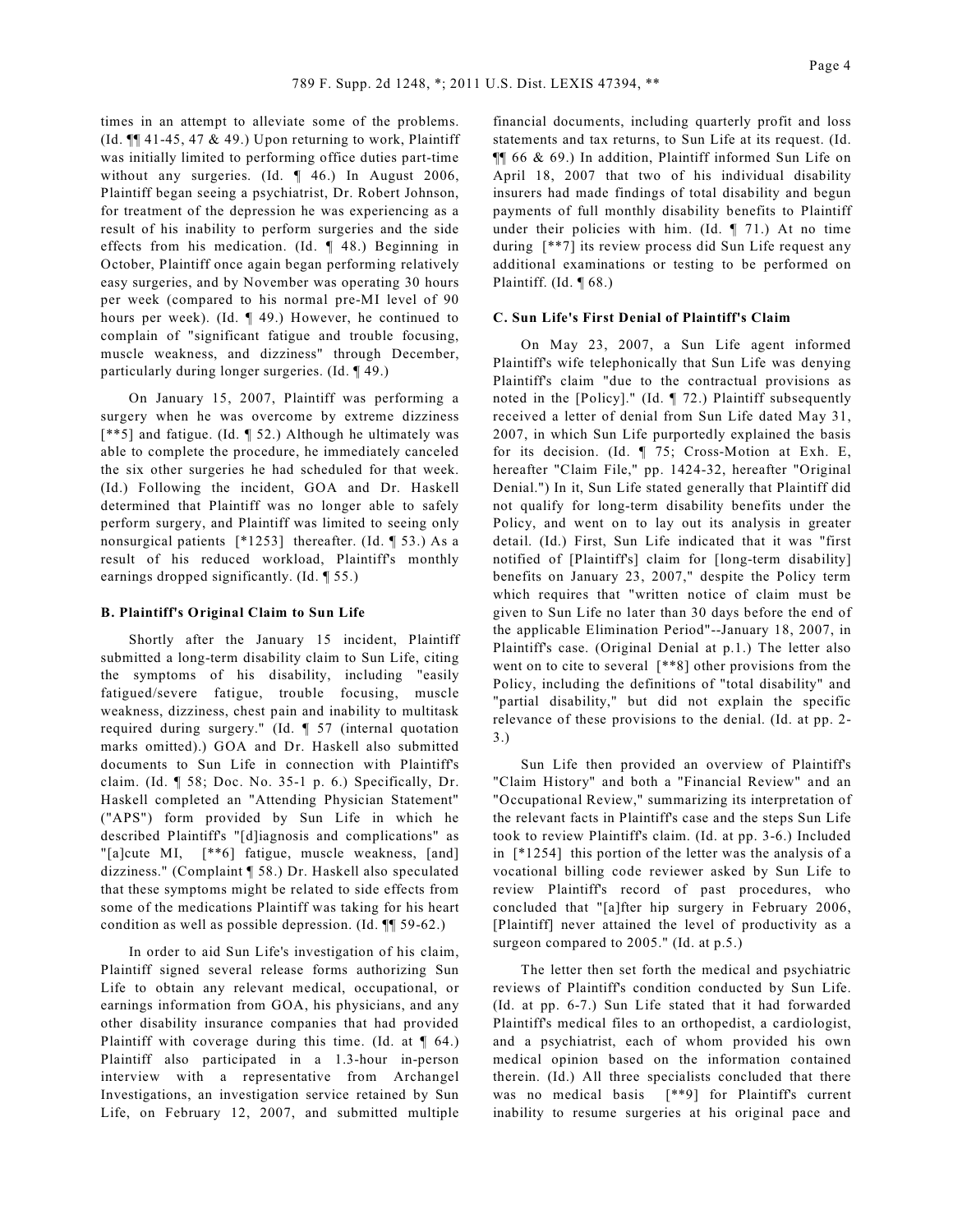workload. (Id.) The orthopedist stated that Plaintiff's "treatment appears appropriate" with regard to his hip replacement surgery, and that there were "limited additional office notes reflecting any ongoing treatment . . . that would have precluded [Plaintiff] from returning to normal [work] capacity." (Id. at p.6.) The cardiologist opined that Plaintiff "has no evidence of any functional cardiac impairments," and that Plaintiff "has intact heart function and excellent functional capacity" such that Plaintiff should be able "to return to all of his usual pre-MI level of activity." (Id.) The cardiologist further concluded that "[t]he kinds of symptoms [Plaintiff] has are not likely due to his medicines," and that he "d[id] not feel these symptoms are directly related to any cardiac impairment." (Id.) Finally, the psychiatrist found that Plaintiff's condition was merely an emotional response to his MI, and not based on any diagnosed psychiatric condition. (Id. at p.7.)

Sun Life concluded that Plaintiff was not eligible for either total or partial disability benefits under the Policy because "any loss of income [\*\*10] appears to be as a result of a life-style choice to stop working for your Employer and not as a result of any restrictions and limitations that would prevent you from performing a sedentary occupation." (Id.) However, the letter also appeared to intimate that Plaintiff might be disabled as a result of his February 2006 hip surgery, stating that "there is insufficient objective evidence to that [*sic*] after your February 6, 2006 total hip replacement surgery that [sic] you recovered completely and continued to perform similar surgeries at the same capacity that you were performing prior to February 2006," and that "there was a significant change in your medical condition in February 2006 causing you the inability of [*sic*] regaining the same productivity level." (Id. at pp. 7-8.) Sun Life further suggested that Plaintiff's disability resulting from the February 2006 surgery might be covered under a prior carrier's plan, since Sun Life's coverage did not become effective until June 1, 2006. (Id. at p.7.) The letter ended with a notice of Plaintiff's right to appeal Sun Life's denial within 180 days. (Id. at p.8.) The notice also stated that Plaintiff could "submit written comments, document, [\*\*11] records or other information relating to [his] claim for benefits" in support of his appeal, and that Plaintiff was entitled receive "free of charge copies of all documents, records, and other information relevant to [his] claim for benefits." (Id.) However, the notice did not specify what additional information Plaintiff could provide on appeal to perfect his claim.

#### **D. Plaintiff's Appeal to Sun Life**

On June 8, 2007, Plaintiff requested a copy of all documents in his file from Sun Life; however, the file that Sun Life sent back was incomplete, omitting certain records including the reports of the medical specialists retained by Sun Life. (Complaint ¶¶ 88-89.) Plaintiff nevertheless submitted his appeal on October 16, 2007. [\*1255] (Id. ¶ 92.) Included in his appeal were a letter from his colleague, Dr. Mark Rettenmaier, discussing the specific occupational demands of gynecologic oncology surgeons and his own observations of Plaintiff's job performance following his MI; letters from Connie L. Birk, a registered nurse at GOA, and Plaintiff's wife, also describing their observations of Plaintiff's recent condition; a report from Plaintiff's neurologist Dr. Janet M. Chance, dated September 27, 2007, [\*\*12] in which Dr. Chance diagnosed Plaintiff with vertigo and ordered a series of tests to determine its cause; and a second opinion report of another cardiologist, Dr. Marvin Appel, in which Dr. Appel explained the side effects of Plaintiff's medications and concluded that Plaintiff was "unfit to perform surgery." (Id.)

#### **E. Sun Life's Final Denial of Plaintiff's Claim**

As part of its review of Plaintiff's appeal, Sun Life sent requests for updated medical records to both Dr. Chance and Dr. Johnson. (Claim File at pp. 1490-91.) In addition, Sun Life forwarded Plaintiff's file to several new medical specialists for reassessment. (Complaint ¶ 98.) Sun Life thereafter issued a final decision confirming its original denial of Plaintiff's claim. (Id. ¶ 108.)

In a letter dated December 28, 2007, Sun Life explained that its decision was based on three medical and psychiatric reviews of Plaintiff's record. (Claim File at pp. 1541-46, hereafter "Final Denial.") First, Dr. Paul W. Sweeney, a cardiologist, examined Plaintiff's medical history and concluded that "[t]here is no direct cardiac cause of [Plaintiff's] current symptoms and perceived limitations." (Final Denial at p.2.) In Dr. Sweeney's opinion, [\*\*13] Plaintiff's reported symptoms of "fatigue, dizziness, and lack of focus are not symptoms typically seen as a result of a small to moderate myocardial infarction"; rather, Dr. Sweeney speculated that they could "represent reactive depression or be in part secondary to medication." (Id. at pp. 2-3.) In particular, Dr. Sweeney suggested experimenting with alternative beta blockers and statins in order to determine if a better combination of medications was available for Plaintiff. (Id. at 3.) Second, Sun Life submitted Plaintiff's records to a neurologist, Dr. Alan Neuren, who concluded that "[t]here is no neurological basis for [Plaintiff's] complaints." (Id.) Instead, Dr. Neuren hypothesized that "[i]n all probability [Plaintiff's] somatic complaints are a manifestation of his emotional reaction to his heart attack." (Id.) He added that Plaintiff's symptoms of "[f]atigue and difficulty concentrating are common manifestations of depression/anxiety or dysthymia." Finally, a psychiatrist, Dr. Mark Schroeder, also examined Plaintiff's records and concluded that they "did not demonstrate impairment likely due to a psychiatric disorder severe enough to lead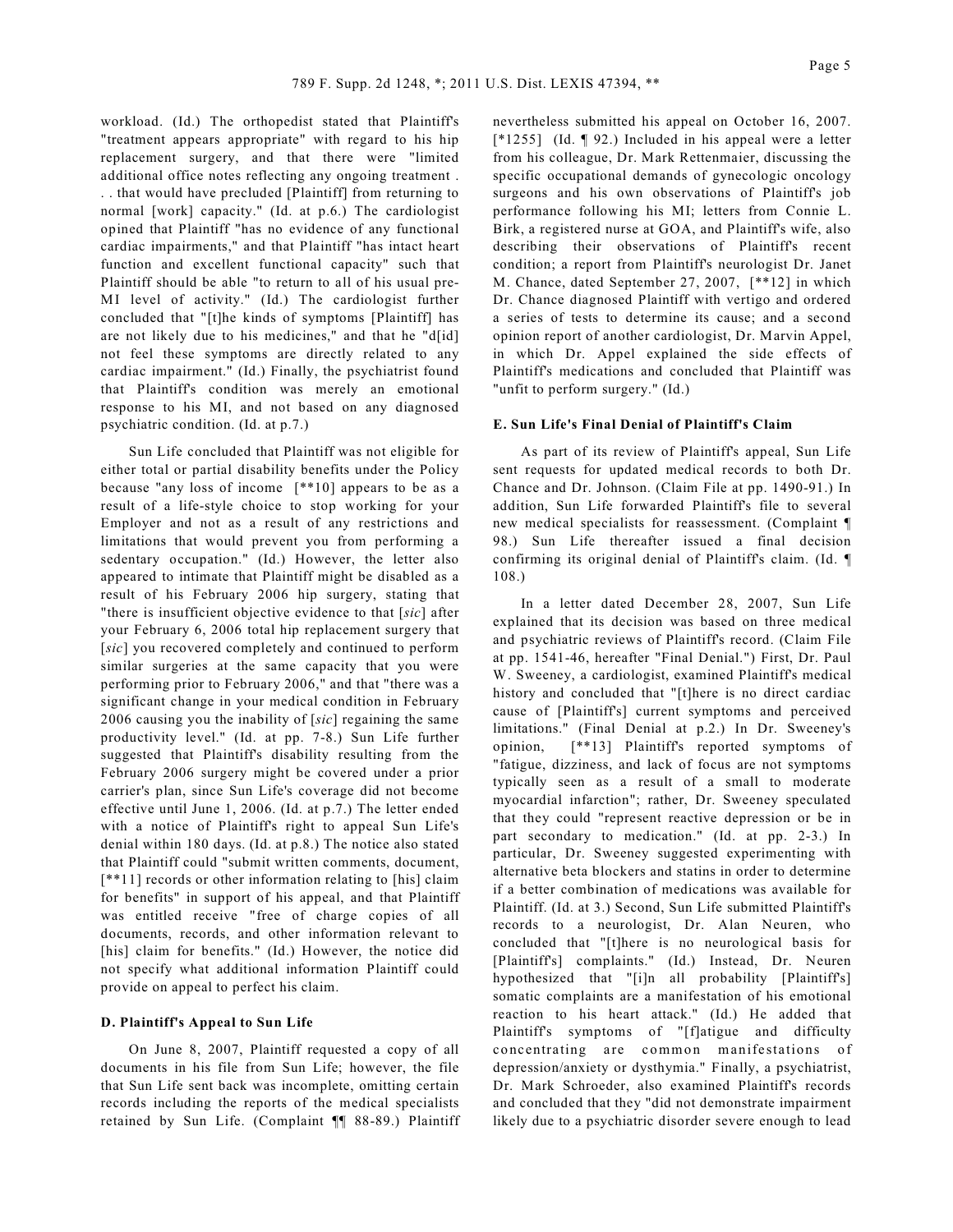to restrictions and limitations." [\*\*14] (Id. at p.4.) Dr. Schroeder found that Plaintiff's file did not support a finding of dysthymic disorder, but rather was "potentially consistent with a diagnosis of adjustment disorder with depressed mood or depressive disorder NOS." (Id. at p.3.) However, because Dr. Johnson's records did not provide sufficient objective findings, as through "a detailed cognitive mental status examination or neuropsychological testing," it was difficult to ascertain Plaintiff's true level of functional impairment. (Id.) Although Dr. Schroeder also noted that "[n]europsychological testing with validity scales could be helpful in assessing potential cognitive impairment due to [cardiac] medication or other causes," he explicitly stated that he was "not specifically recommending that such testing be done." (Id. at p.5.)

Based on the updated reviews of Plaintiff's records conducted by Drs. Sweeney, [\*1256] Neuren, and Schroeder, Sun Life determined that it was "unable to identify any medical or psychiatric condition which would reasonable [*sic*] render [Plaintiff] unable to perform the Material and Substantial Duties of [his] Own Occupation" under the Policy. (Id.) The letter concluded by informing Plaintiff that [\*\*15] "[a]ll administrative remedies have been exhausted," but that he "ha[d] the right to bring a civil action under the *Employee Retirement Income Security Act of 1974 (ERISA), §502(a)*." (Id.)

#### **F. ERISA Action**

On December 9, 2009, Plaintiff commenced the instant action against Defendants Group Disability Plan and Sun Life, seeking to recover unpaid disability benefits and enforce his right to future benefits under the Policy pursuant to *29 U.S.C. § 1132(a)(1)(B)*. (Doc. No. 5.) In its response to Plaintiff's complaint, Group Disability Plan filed an answer admitting substantially all of Plaintiff's allegations, along with a cross-claim against Sun Life for a declaration of comparative fault and indemnification. (Doc. No. 14.)

Sun Life now brings a motion requesting that the court issue an order restricting the scope of its review to the administrative record in this case. (Doc. No. 34.) Plaintiff in turn brings a cross-motion requesting an order admitting certain items of evidence not in the underlying administrative record. (Doc. No. 35.) Group Disability Plan has filed a joinder to Plaintiff's cross-motion. (Doc. No. 50.)

#### **II. LEGAL STANDARD**

[HN1] The Employment Retirement Income Security Act of 1974 [\*\*16] ("ERISA"), *29 U.S.C. § 1001 et seq.*, was enacted by Congress to protect the interests of both participants in employee benefit plans as well as their beneficiaries "by setting out substantive regulatory requirements for employee benefit plans and . . . 'provid[ing] for appropriate remedies, sanctions, and ready access to the Federal courts.'" *Aetna Health Inc. v. Davila, 542 U.S. 200, 209, 124 S. Ct. 2488, 159 L. Ed. 2d 312 (2004)* (quoting *29 U.S.C. § 1001(b)*). To this end, the Act has been described as serving "competing congressional purposes": on the one hand, Congress sought "to offer employees enhanced protection for their benefits"; on the other, it also wished to avoid "creat[ing] a system . . . so complex that administrative costs, or litigation expenses, unduly discourage employers from offering welfare benefit plans in the first place." *Varity Corp. v. Howe, 516 U.S. 489, 497, 116 S. Ct. 1065, 134 L. Ed. 2d 130 (1996)*.

[HN2] *29 U.S.C. § 1132(a)(1)(B)* empowers an employee benefit plan participant to bring a civil action "to recover benefits due to him under the terms of his plan, to enforce his rights under the terms of the plan, or to clarify his rights to future benefits under the terms of the plan." "[A] denial of benefits challenged under *§ 1132(a)(1)(B)* [\*\*17] is to be reviewed under a *de novo* standard unless the benefit plan gives the administrator or fiduciary discretionary authority to determine eligibility for benefits or to construe the terms of the plan." *Firestone Tire & Rubber Co. v. Bruch, 489 U.S. 101, 115, 109 S. Ct. 948, 103 L. Ed. 2d 80 (1989)*.

[HN3] In 1995, the Ninth Circuit addressed the question of whether a district court can consider evidence outside of the administrative record upon *de novo* review of a plan administrator's decision. *Mongeluzo v. Baxter Travenol Long Term Disability Benefit Plan, 46 F.3d 938 (9th Cir. 1995)*. The Mongeluzo Court decided to follow the approach adopted by several other circuits, holding that "new evidence *may* be considered *under certain circumstances* to enable the full exercise of informed and independent judgment." *Id.* [\*1257] *at 943* (emphasis added). The Court further noted that the decision to allow such evidence was within the district court's discretion; however, it also emphasized that

> [t]he district court should exercise its discretion . . . only when circumstances *clearly establish* that additional evidence is *necessary* to conduct an adequate *de novo* review of the benefit decision. In most cases, where additional evidence is not necessary for [\*\*18] adequate review of the benefits decision, the district court should only look at the evidence that was before the plan administrator . . . at the time of the determination.

*Id. at 944* (quoting *Quesinberry v. Life Ins. Co. of N. Am., 987 F.2d 1017, 1025 (4th Cir. 1993))* (emphasis added). Thus, only under exceptional circumstances should consideration of extra-record evidence be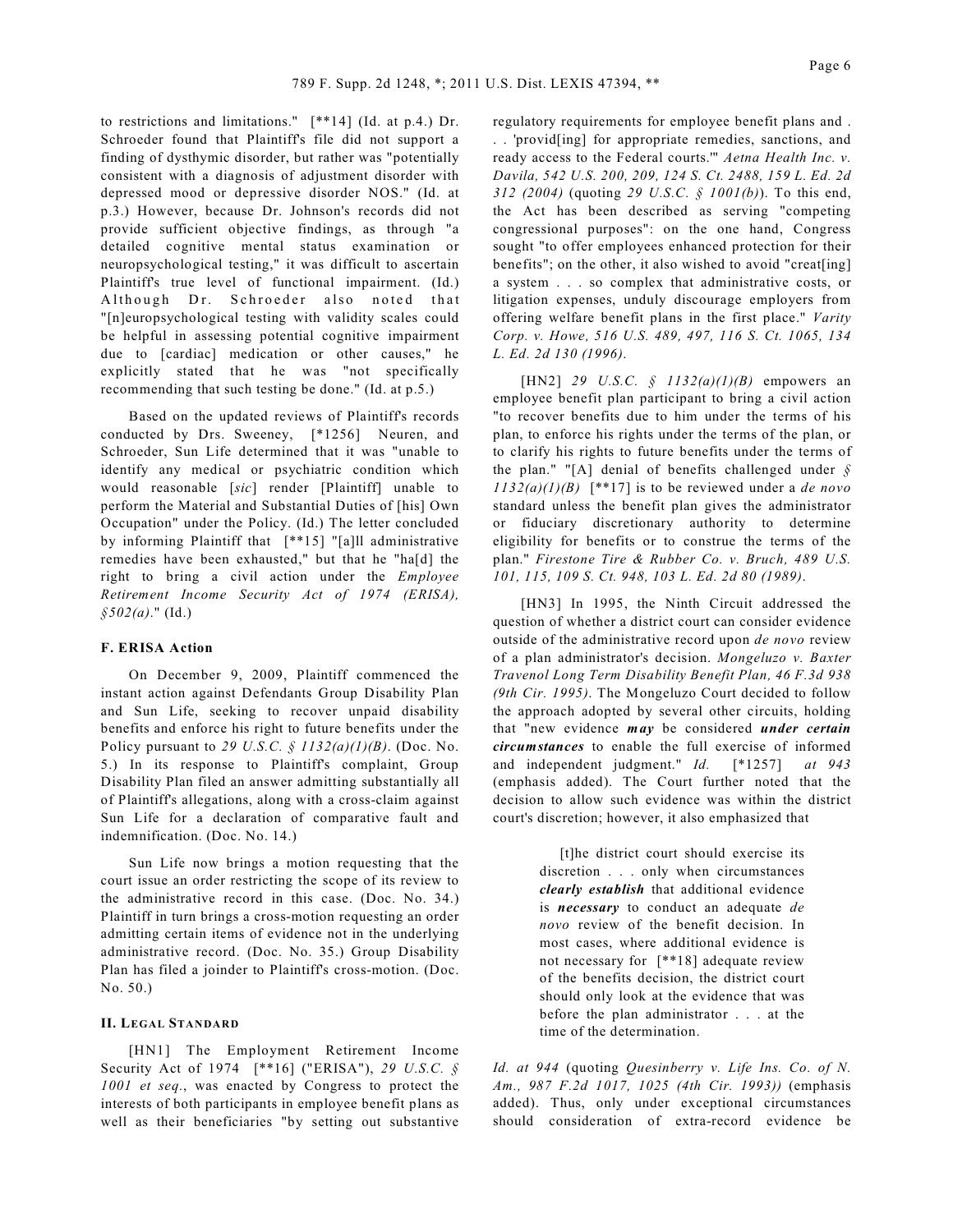permitted. The Mongeluzo Court went on to find that such circumstances *were* present in the situation before it because of an intervening Ninth Circuit decision that narrowed the definition of mental illness, thereby "chang[ing] the legal posture of [the] case." Id. Because "the original hearing was conducted under a misconception of the law," the Court remanded the case to the district court to reconsider whether the plaintiff qualified for disability benefits given the new legal landscape.

More recently, [HN4] the Ninth Circuit reaffirmed its reliance on the Fourth Circuit's Quesinberry opinion in a case challenging the district court's decision to admit extra-record evidence. There, the Ninth Circuit quoted with approval "a non-exhaustive list of exceptional circumstances where introduction of evidence beyond the administrative [\*\*19] record could be considered necessary" set forth by the Quesinberry Court:

> [(1)] claims that require consideration of complex medical questions or issues regarding the credibility of medical experts;  $[(2)]$  the availability of very limited administrative review procedures with little or no evidentiary record; [(3)] the necessity of evidence regarding interpretation of the terms of the plan rather than specific historical facts;  $[(4)]$ instances where the payor and the administrator are the same entity and the court is concerned about impartiality; [(5)] claims which would have been insurance contract claims prior to ERISA; and [(6)] circumstances in which there is additional evidence that the claimant could not have presented in the administrative process.

*Opeta v. Nw. Airlines Pension Plan, 484 F.3d 1211, 1217 (9th Cir. 2007)* (quoting *Quesinberry, 987 F.2d at 1027*). The Opeta Court ultimately concluded that the district court had abused its discretion by admitting evidence outside of the administrative record in that case, in part because "none of the exceptional circumstances outlined in *Quesinberry* apply here." *Id. at 1219*.

#### **III. DISCUSSION**

Here, all parties concur that Sun Life's denial [\*\*20] of benefits to Plaintiff is to be reviewed *de novo.* (Doc. No. 34-1 p.1; Doc. No. 35-1 p.17.)

According to Sun Life, Plaintiff's initial disclosures identify multiple pieces of evidence, including "thousands of pages of documents," I that fall outside of the administrative record but that Plaintiff intends to introduce for the court's consideration. (Doc. No. 34-1

p.6.) Sun Life argues that this evidence is barred because courts may only consider the evidence that was actually before the administrator-- [\*1258] that is, the administrative record--when reviewing a claim denial under ERISA. (Id. at pp. 7-8.) Although Sun Life concedes that there are certain exceptions to this general rule, it argues that these exceptions are quite narrow and have not been shown to apply to the circumstances of the instant case. (Id. at pp. 8-9.) While Plaintiff admits that many of the items of evidence listed in his disclosures are not a part of the administrative record, he nevertheless contends that each falls within one or more established exceptions to the rule prohibiting extra-record evidence. (Doc. No. 35-1 pp. 9-10.)

> 1 Plaintiff objects that he produced only 622 pages of additional documents, and not "thousands [\*\*21] of pages" as Sun Life contends. (Doc. No. 49 p.14.)

The court must therefore determine whether, at this stage, Plaintiff has demonstrated that the circumstances of his case are sufficiently "exceptional" such that the additional evidence he seeks to admit would be "necessary" to this court's review of Sun Life's denial.

### **A. Quesinberry Exceptions**

Plaintiff's central complaint appears to be that Sun Life engaged in a pattern of conduct designed to permit the company to avoid learning certain details about Plaintiff's condition that would require it to find him disabled under the Policy. Indeed, a review of the record finds ample evidence to support this contention.

#### **1) Initial investigation of Plaintiff's claim**

Sun Life conducted a minimal investigation into Plaintiff's medical condition after first receiving his claim. None of Sun Life's reviewing physicians performed their own physical examinations of Plaintiff; rather, all three limited themselves to "paper reviews," examining only the medical records and treatment notes obtained from Dr. Haskell and Dr. Johnson. This in and of itself may be indicative of an attempt by an insurance company to avoid paying out on a legitimate claim. See *Salomaa v. Honda Long Term Disability Plan, No. 08- 55426, 637 F.3d 958, 2011 U.S. App. LEXIS 4386, 2011 WL 768070 at \*8 (9th Cir. Mar. 7, 2011)* [\*\*22] ("An insurance company may choose to avoid an independent medical examination because of the risk that the physicians it employs may conclude that the claimant is entitled to benefits. The skepticism we are required to apply because of the plan's conflict of interests requires us to consider the possibility in this case."). Moreover, the factual basis for the resulting analyses was questionable at best. For example, Dr. J. Michael Gaziano, the cardiologist retained by Sun Life, opined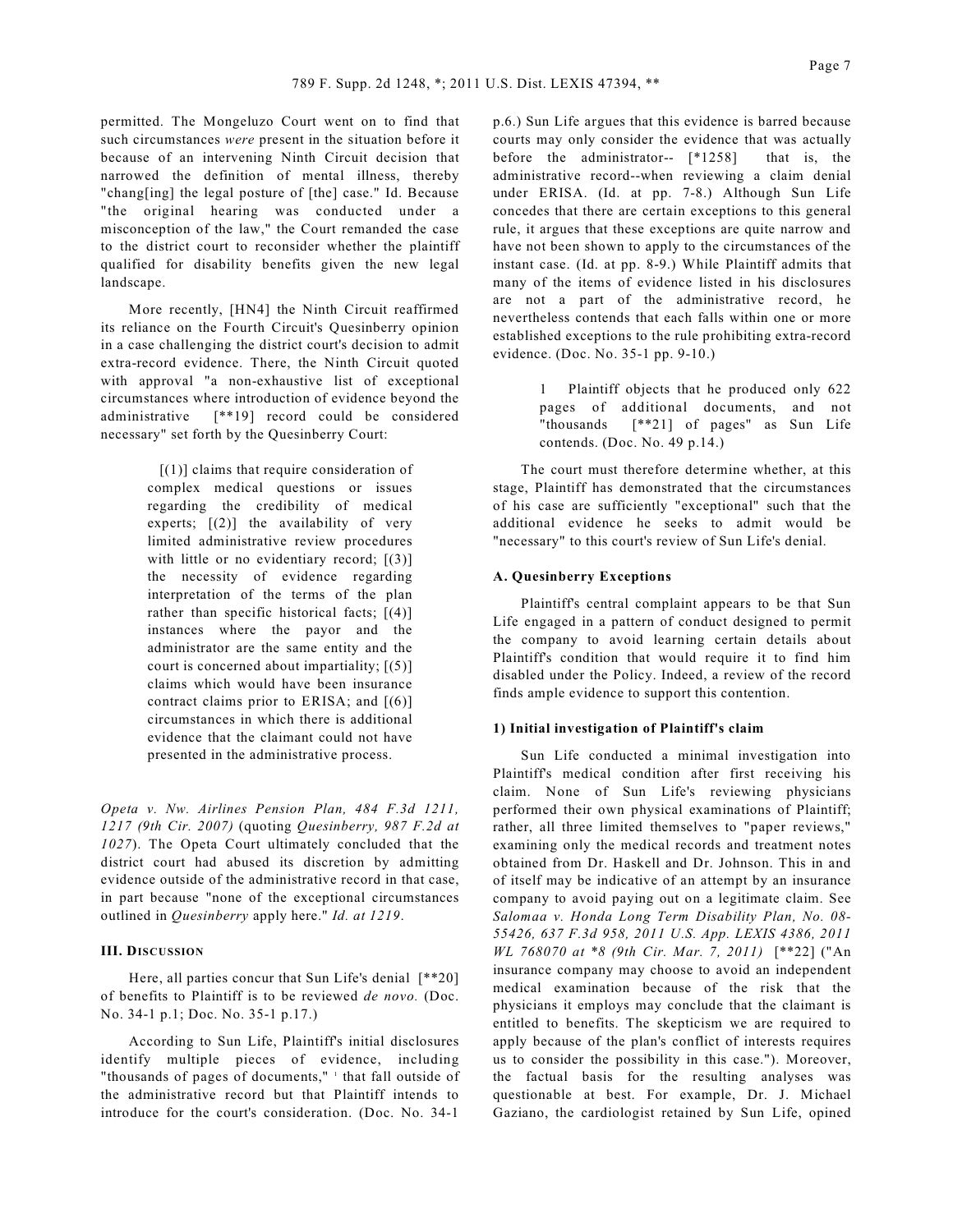that Plaintiff's cardiac treatment "should permit [him] to return to all of his usual pre-MI level of activity" (Claim File at p.1354), but based this conclusion in part on generalizations about the typical rate and degree of recovery in the average MI patient. Specifically, Dr. Gaziano observed in his analysis that "[m]any patients who have had a myocardial infarction and who have a good ejection fraction can lead very active lives and can safely engage in vigorous activity," and that although "[s]ome patients develop[] mild fatigue due to beta blockers," it "generally manifests itself as [a] slight decrease in exertional capacity" and therefore "is not debilitating." (Id. at p.1353.) However, knowing [\*\*23] the extent of recovery observed in an *average* patient and the reaction *typically* produced by a medication is insufficient to determine, *in a particular case*, whether a patient was able to return to his pre-MI level of activity or whether a medication was causing extreme and debilitating side effects, as Plaintiff claimed was the case here.

Similarly, the conclusion of Dr. Richard D. Corzatt, Sun Life's reviewing orthopedist, that Plaintiff "did quite well postoperatively [following his hip replacement surgery] and was gradually returning to a full surgical workload" (id. at p.1331) appears to have no real foundation in the records provided. Earlier in the same report, Dr. [\*1259] Corzatt admits that "[t]he last orthopedic note in the file was a Discharge Summary dated 2/7/06, the day after surgery." (Id. at p.1330.) The only other source of data relied on by Dr. Corzatt is a note made by Sun Life's benefits consultant, John B. Graff, documenting a phone conversation in which it was mentioned that Plaintiff "returned to work on 4/1/06 and over the course of the next few months was gradually working back to his prior duties of February 2006." (Id.) Based on these two facts, Dr. Corzatt concluded [\*\*24] that "*[i]t is presumed the claimant had a good result* because he returned to work eight weeks post-op on 4/1/06. . . . Total hip replacements normally require 3-6 months of rehab and recovery. MMI [maximum medical improvement] is usually reached in 9-12 months. *Presumably Dr. Micha had reached MMI.*" (Id. (emphasis added).) Thus, by his own admission, Dr. Corzatt's failure to find an orthopedic basis for Plaintiff's disability was based largely on assumption, due to a lack of any relevant information or data in the records provided to him by Sun Life.<sup>2</sup> Sun Life itself made reference in its Original Denial to the "limited additional office notes" detailing the progress of Plaintiff's recovery from the hip replacement surgery (Original Denial at p.6), yet made no apparent effort to obtain the missing information from another source or have its reviewing orthopedist conduct an independent exam.

> 2 Although Plaintiff is not relying on his hip replacement surgery as the basis for his current

claimed disability, Dr. Corzatt's report is nevertheless indicative of the cursory nature of the medical investigation conducted by Sun Life.

Further, to the extent that Sun Life's reviewers came to conclusions [\*\*25] directly contrary to those of Plaintiff's treating physicians, they failed to explain why their opinions might differ despite being based on the exact same information. For example, in his APS, Dr. Haskell stated:

> [Plaintiff] is at high risk of having another MI. He should do everything he can to reduce that risk. . . . The long cancer surgeries he has performed are extremely stressful. 16 hour work days, long trips to multiple hospitals, and dealing with ill cancer patients[] and their families all added up to an unbelievably stressful, but productive, professional career for [Plaintiff]. *From a personal cardiac standpoint I advise that he stop doing surgery.* However he loves being a physician and surgeon. He has chosen to continue his practice and do surgeries as much as he can tolerate. *We both agree that he cannot work the 90 hour weeks he was working, and should limit his exposure to the high risk stressful surgeries and stressful patients.*

[Plaintiff] needs to adjust to his new limitations and *cut back his surgical and office volume* due to easy fatigueability [*sic*], for his health and in order to optimally care for the more limited number of patients he can care for.

(Id. at p.59 [\*\*26] (emphasis added).) However, in his own report, Dr. Gaziano does not make any reference to the specific demands of Plaintiff's job, and fails to explain why he believes Plaintiff will be able to handle the high levels of stress demanded by his particular occupation or why he believes Dr. Haskell's conclusion is incorrect.

In addition, although several of Sun Life's reviewing physicians indicated that additional testing or information might be helpful in shedding light on the cause of Plaintiff's alleged symptoms, Sun Life did not request that Plaintiff undergo any such tests or provide the missing data. Dr. Gaziano remarked that it "m[ight] be worth some further evaluation" to determine whether Plaintiff's anxiety medication [\*1260] or depression were contributing to his symptoms. (Id. at p.1535.) Dr. Victor Himber, Sun Life's reviewing psychiatrist, went further, noting that Plaintiff's symptoms "consist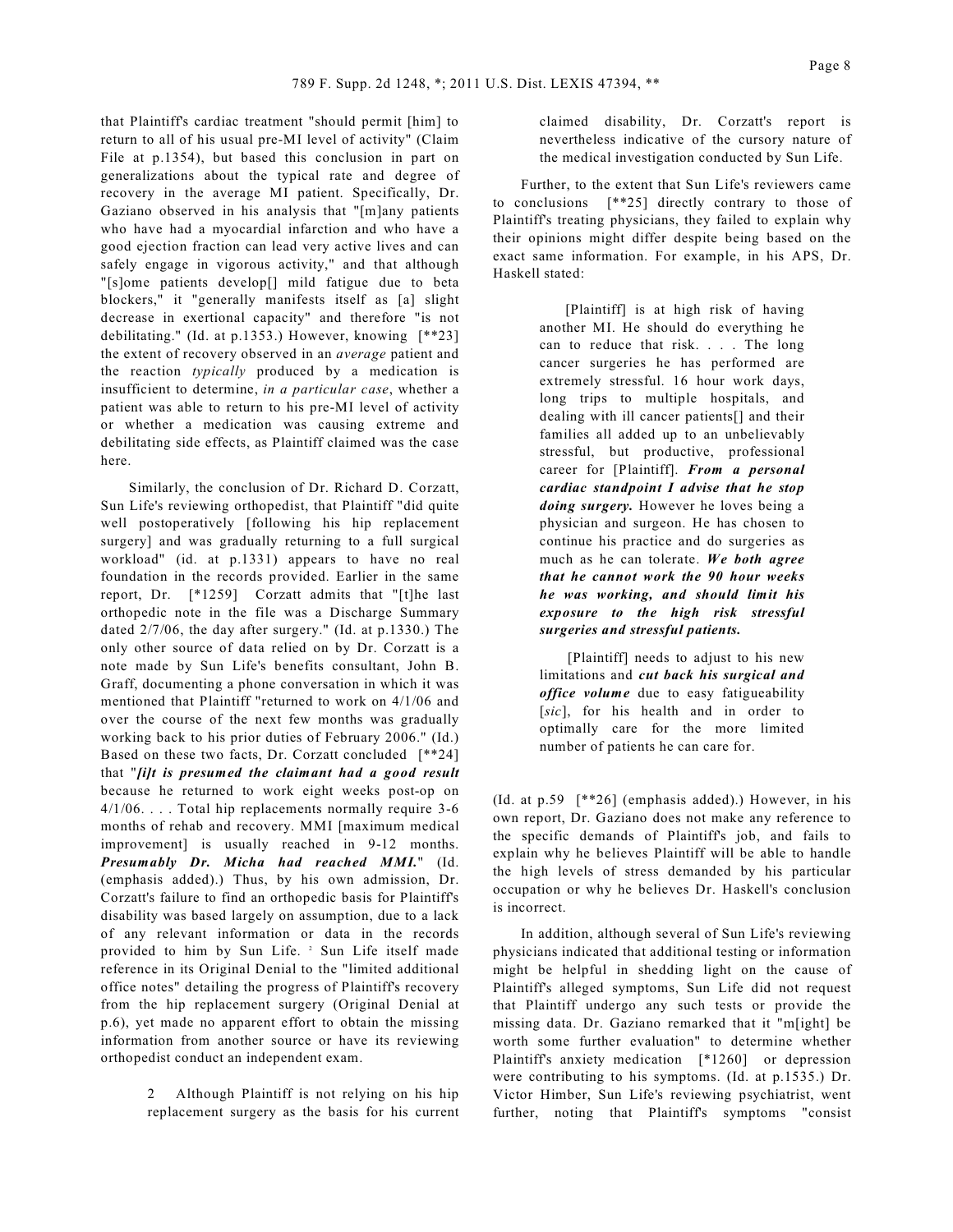primarily of his self-reports. Although likely accurate, this information is not 'objective,' [and] the [symptoms] that can be assessed objectively with such instruments as standardized mood rating scales, tests for attention and concentration, etc., were not." (Id. at p.1342.) Yet, Sun Life [\*\*27] made no effort to further explore these issues before issuing its Original Denial.

#### **2) Original Denial**

Several problems can also be identified in the Original Denial itself. First, the actual content of the denial letter appears internally inconsistent. Specifically, with regard to Plaintiff's hip surgery, Sun Life cites to Dr. Corzatt's report (described supra) and notes that there were "limited additional office notes reflecting any ongoing treatment as stated by your physicians that would have precluded you from returning to normal capacity with respect to the duties you performed prior to your total hip replacement." (Original Denial at p.6.) In setting forth its reasons for denial, however, Sun Life seems to imply the reverse:

> [T]here is insufficient objective evidence to that [*sic*] after your February 6, 2006 total hip replacement surgery that [sic] you recovered completely and continued to perform similar surgeries at the same capacity that you were performing prior to February 2006 . . . . Based on the submitted documentation, your occupational duties of a Gynecologic Cancer Surgeon changed in February 2006 as a result of your right total hip replacement surgery compared to the [\*\*28] months leading up to July 2006.

> Therefore, we are unable to substantiate an ongoing total disability or partial disability claim with respect to your claimed conditions from July 22, 2006 and forward . . . . since there was a significant change in your medical condition in February 2006 causing you the inability of [*sic*] regaining the same productivity level of a Gynecologic Cancer Surgeon at the time of claim.

### (Id. at p.7.)

. . .

Second, as Plaintiff correctly notes, Sun Life failed to provide "[a] description of any additional material or information necessary for the claimant to perfect the claim and an explanation of why such material or information is necessary" in the Original Denial, as required under the regulations implementing ERISA.<sup>3</sup> 29 *C.F.R. § 2560.503-1(g)(iii)*. As a result, Plaintiff filed his appeal without knowing what additional information to include in order to address the deficiencies in his original claim.

> 3 The terms of the Policy itself impose the same requirement. (See Doc. No. 35 Exh. A at p.30.)

Furthermore, the Original Denial was somewhat ambiguous as to Sun Life's actual reason for denying Plaintiff's claim. At the outset, the denial letter spends a considerable [\*\*29] amount of time documenting the fact that Plaintiff's claim was untimely (Original Denial at pp. 1-2); however, this fact is not mentioned later in the summary of Sun Life's decision, so it is unclear what role the alleged Policy violation played in the denial. In the actual portion of the letter marked "Decision," Sun Life initially states that Plaintiff's loss of income "appears to be as a result of a life-style choice to stop working for [his] Employer, and not as a result of any restrictions and limitations that would prevent [him] from performing a sedentary occupation." [\*1261] (Id. at p.7.) However, it then goes on to describe Plaintiff's "inability [to] regain[]" his former productivity level as being the result of his February 2006 hip surgery. (Id. at p.8.) In addition to potentially violating [HN5] *29 C.F.R.*  $\hat{\gamma}$  2560.503-1(g)(1)(i)--which requires an ERISA plan to "set forth, in a manner calculated to be understood by the claimant . . . [t]he specific reason or reasons for the adverse determination"--the confusion engendered by Sun Life's reasoning may have further impeded Plaintiff's ability to effectively appeal Sun Life's decision.

Finally, Sun Life's conclusion that Plaintiff reduced his  $[**30]$  work hours voluntarily as part of a "life-style" choice" is highly suspicious, as it is repeatedly and strenuously contradicted by the reports of Plaintiff's treating physicians, and Sun Life makes no attempt to reconcile its finding with those reports. For example, Dr. Haskell states unequivocally in his APS that, although he advised Plaintiff to cease performing surgeries altogether, Plaintiff "loves being a physician and surgeon. He has chosen to continue his practice and do surgeries as much as he can tolerate." (Claim File at p.59.) Similarly, Dr. Johnson found that Plaintiff was having difficulty "adjust[ing] to the reality of the new limitations he has experienced since his myocardial infarction and triple coronary stent placement. . . . He loves being a physician and loves his patients. He would prefer to work to his maximum capacity, despite risks to his own health." (Id. at pp. 1301-02.) Although Sun Life is certainly not required to automatically accept the findings of Plaintiff's treating physicians, neither may it discount them without explanation and without credible evidence to the contrary. See *Black & Decker Disability Plan v. Nord, 538 U.S. 822, 834, 123 S. Ct. 1965, 155 L. Ed. 2d 1034 (2003)* ([HN6] "Plan administrators, [\*\*31] of course, *may not arbitrarily refuse to credit a*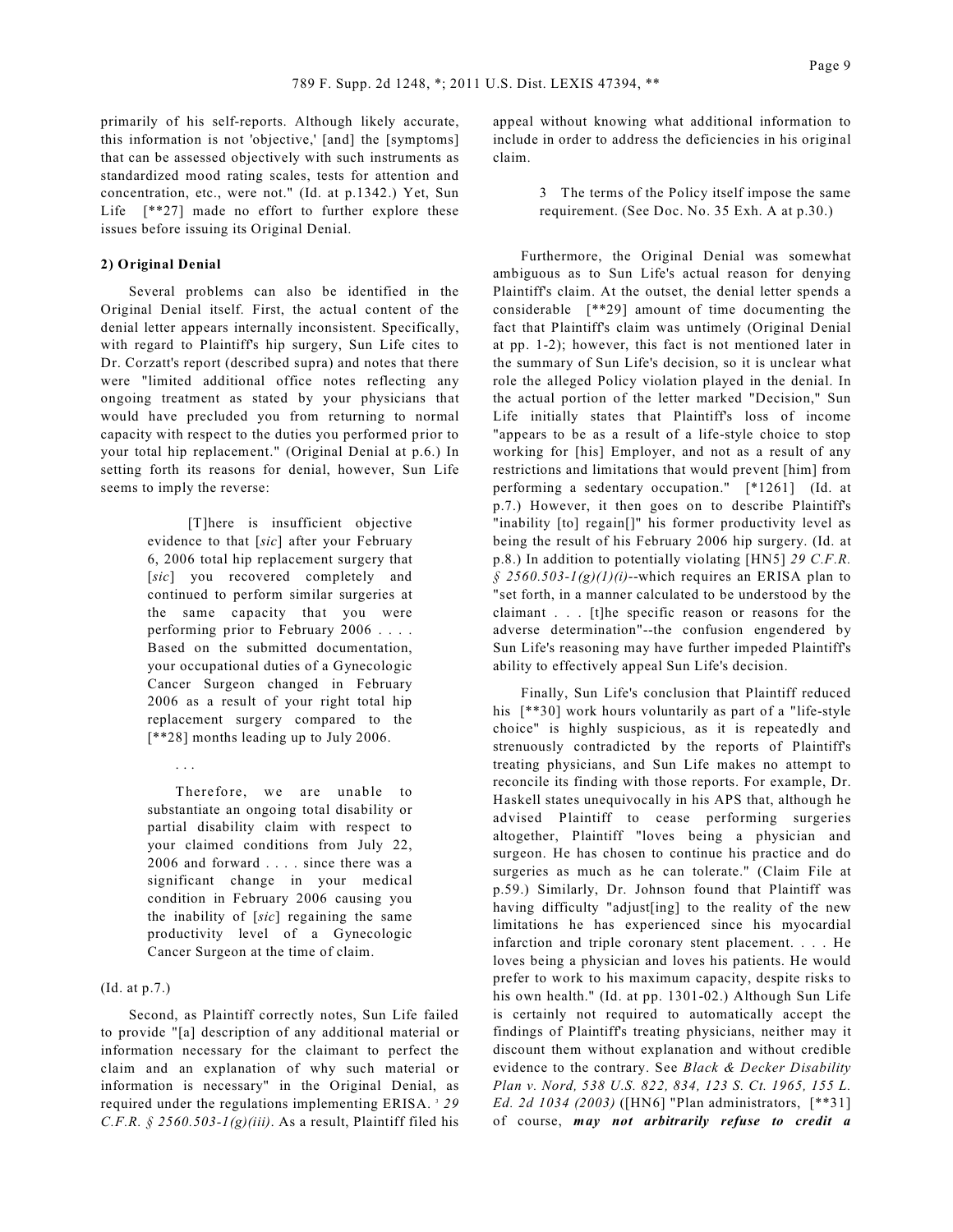*claimant's reliable evidence, including the opinions of a treating physician.* But, we hold, courts have no warrant to require administrators automatically to accord special weight to the opinions of a claimant's physician; nor may courts impose on plan administrators a discrete burden of explanation when they credit *reliable evidence that conflicts with a treating physician's evaluation.*" (emphasis added)).

#### **3) Plaintiff's appeal**

Problems similar to those identified above in the initial claim review can also be found in a review of the appeal process. As in the initial investigation process, Sun Life submitted Plaintiff's medical records to three physicians to conduct a "paper review" without ordering any independent medical examinations. In addition, Dr. Mark Schroeder, Sun Life's reviewing psychologist, twice mentioned certain tests that "could be helpful in assessing potential cognitive impairment due to [cardiac] medication or other causes," but no such tests were ordered by Sun Life. 4 (Claim File at pp. 1538-39.) Plaintiff also submitted as part of his appeal letters from two new treating physicians--Dr. Appel and Dr. Chance- both [\*\*32] of whom concurred that Plaintiff was "permanent[ly] . . . unfit to perform surgery." (Claim File at p.1483; see also id. at p.1486 ("Given the worsening of [Plaintiff's] symptoms, I do not foresee his being able to resume a surgical practice in the future.:).) As in the initial claim review, none of Sun Life's second-round paper reviewers explained why their [\*1262] diagnoses differed so dramatically from those of the physicians who had personally examined Plaintiff.

> Dr. Schroeder also explicitly stated that he was "not specifically recommending that such testing be done" (Claim File at p.1539); however, the information is nevertheless relevant in asse ssing whether Sun Life adequately investigated the potential medical causes for Plaintiff's condition before denying his appeal.

In addition, there is cause for concern over several anomalies in the report of cardiologist Dr. Paul W. Sweeney, particularly with regard to his discussion of Plaintiff's cardiac medications. In addressing the issue, Dr. Sweeney acknowledges that Plaintiff's "symptoms of fatigue, dizziness, and lack of focus" may be a result of his cardiac medications. (Id. at p.1499.) However, he merely recommends that the medications [\*\*33] be reduced in dosage or replaced with other medicines within the same category, and ultimately concludes that no work restrictions are necessary. (Id. at pp. 1499-50.) This approach does not take into account the numerous trials on other medications already attempted by Dr. Haskell, as reflected in Plaintiff's medical records. (See, e.g., Complaint ¶¶ 44, 47, 49 & 56; Claim File at p.

1498.) These substitutions were ordered in an ultimately unsuccessful attempt to eliminate the debilitating side effects that Plaintiff complained of. Dr. Sweeney's approach also fails to discuss whether the medications he recommends discontinuing or replacing, including the beta blocker Toprol<sup>5</sup> and the statin agent Lipitor, are necessary to the maintenance of Plaintiff's health. Dr. Haskell's position, as documented in the records provided to Dr. Sweeney, was that it was medically necessary for Plaintiff to take both a beta blocker and a statin for the rest of his life. (Claim File at p.59; see also id. at p.1301.) Dr. Sweeney, in suggesting that Plaintiff cease his use of Toprol and Lipitor in order to eliminate the side effects, fails to address this aspect of the case; if he disagreed with this portion [\*\*34] of Dr. Haskell's recommendation, he did not state so explicitly, nor did he explain why.

> 5 It appears from both the Complaint and Dr. Sweeney's own synopsis of Plaintiff's medical history that Plaintiff had actually discontinued use of Toprol by the time that Dr. Sweeney's report was written. (Complaint ¶ 56; Claim File at p.1498.) Therefore, it is also unclear why Dr. Sweeney took the time to recommend reducing or eliminating Plaintiff's use of Toprol going forward.

Finally, a careful reading of the Final Denial and the documents referenced therein reveals that Sun Life may have changed the basis for its denial on appeal, despite stating that its original decision to deny Plaintiff's claim was merely being "upheld." (Id. at p.1545.) As explained above, there were three possible reasons for Sun Life to reject Plaintiff's claim set forth in the Original Denial: first, because Plaintiff's filing was untimely; second, because Plaintiff's decision to work fewer hours was a "life-style choice"; and third, because Plaintiff was disabled as a result of his February 2006 hip surgery, not his July 2006 MI, and the condition was therefore not covered by the Policy. In the Final Denial, there is [\*\*35] no mention of the first or third reasons, so, presumably, Sun Life was premising its denial on the second reason--namely, that Plaintiff voluntarily chose to work fewer hours. However, in Sun Life's second round of paper reviews, Dr. Schroeder explicitly stated that the records did *not* support a finding "that work avoidance was a cause of [Plaintiff's] leaving work." (Final Denial at p.5; Claim File at p.1539.) Therefore, Sun Life must have either rejected this finding by Dr. Schroeder--and failed to mention that it did so in the Final Denial letter- or found an alternative basis for denying Plaintiff's claim. Indeed, Sun Life does state that Plaintiff's "pre-disability work schedule was very demanding and after experiencing [his] myocardial infarction, [he] *may* have experienced a psychological reaction resulting in some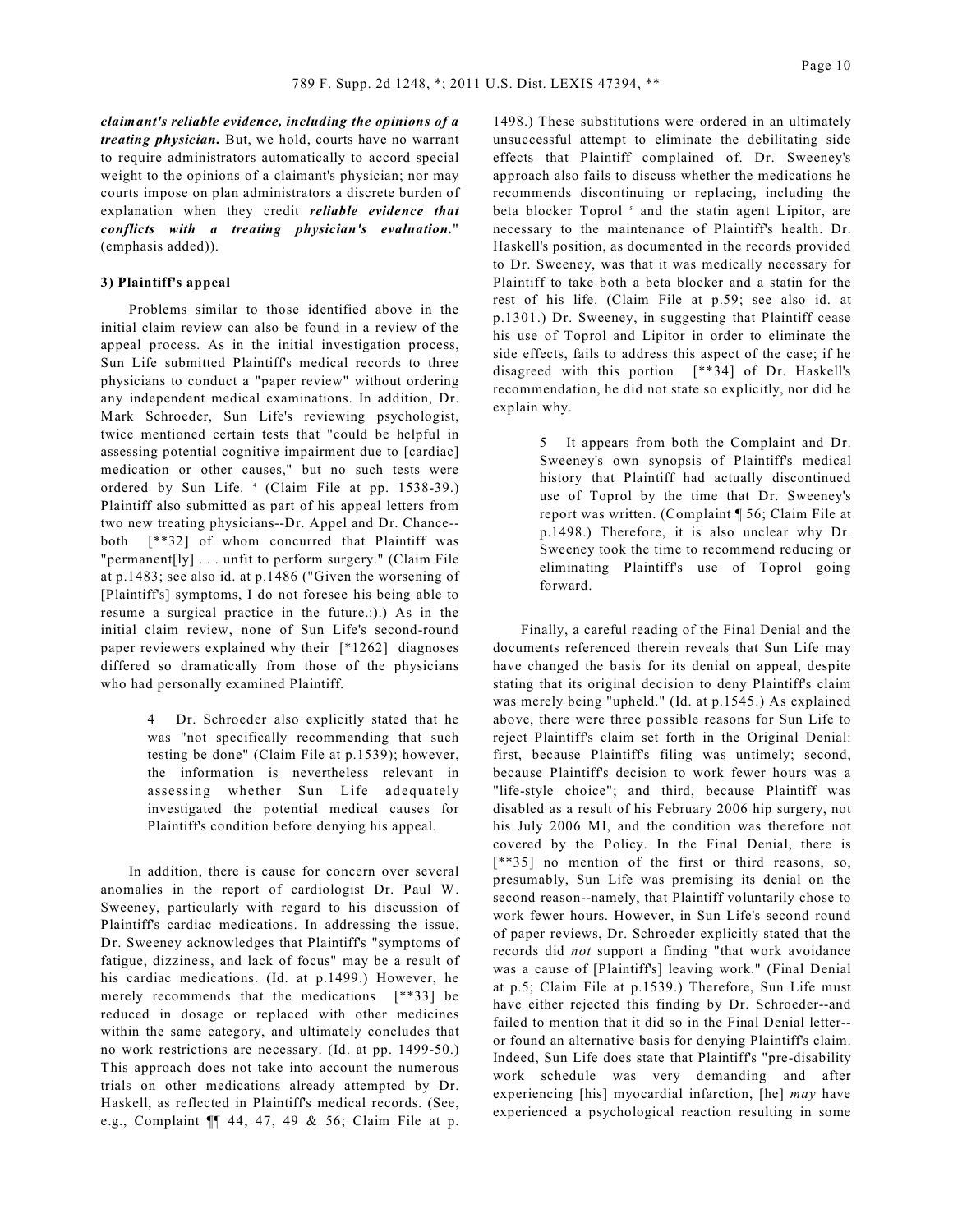symptoms [\*1263] of depression." (Final Denial at p.5 (emphasis added).) It then goes on to reiterate that, "[a]dditionally, [Plaintiff] my [*sic*] have made a choice to no longer continue such a demanding schedule due to the potential effects on [his] health." (Id.) However, to the extent that Sun Life is attempting to offer a new rationale for denying Plaintiff's claim on appeal, [\*\*36] such a change of opinion in the context of affirming a denial on appeal is prohibited as a matter of law. See *Abatie v. Alta Health & Life Ins. Co., 458 F.3d 955, 974 (9th Cir. 2006)* ([HN7] "When an administrator tacks on a new reason for denying benefits in a final decision, thereby precluding the plan participant from responding to that rationale for denial at the administrative level, the administrator violates ERISA's procedures.").

Thus, as this lengthy discussion demonstrates, there is sufficient evidence for the court to conclude that, in Plaintiff's case, Sun Life's claims review procedure was inadequate, calling into question the company's impartiality. See *id. at 965-66* ([HN8] "[A]n insurer that acts as both the plan administrator and the funding source for benefits operates under what may be termed a structural conflict of interest. On the one hand, such an administrator is responsible for administering the plan so that those who deserve benefits receive them. On the other hand, such an administrator has an incentive to pay as little in benefits as possible to plan participants because the less money the insurer pays out, the more money it retains in its own coffers."). There may also [\*\*37] be reason to question the credibility of the medical experts that Sun Life retained to review Plaintiff's records. As these fit the criteria for two of the Quesinberry factors, the court may consider extra-record evidence where it finds it necessary to conduct an independent *de novo* review of the claim denial.

### **B. Evidence**

Plaintiff has specifically proposed admitting into evidence twelve (12) groups of documents that are outside of the administrative record. (Doc. No. 35-1 pp. 10-17.) These documents were produced to Defendants on or around July 12, 2010. (Cross-Motion at Exh. D, hereafter "Plaintiff's Disclosures.") Below, each type of document is analyzed in order to determine whether it is "necessary" to this court's review at this time.

## **1) Table of monthly charges by each GOA surgeon in 2006**

Plaintiff has created a table summarizing the monthly charges generated by each GOA surgeon in 2006 and offered it as evidence on the grounds that it "substantiates [Plaintiff's] report to Sun Life that after his Jan. 2006 hip arthroplasty, his cancer surgeries increased each month to a near-full level by end-May '06, and full

level by June/July 2006." (Doc. No. 35-1 p.10.) This evidence is apparently [\*\*38] intended to refute Sun Life's finding that Plaintiff "never attained the level of productivity as a surgeon compared to 2005" following his hip replacement.

To the extent that Plaintiff is asserting that Sun Life misread or incorrectly interpreted the materials in the administrative record relating to his work productivity in the first half of 2006, a review of the record itself should be sufficient for the court to ascertain whether any errors were made. Moreover, it is unclear why the information in the table is relevant to assessing Plaintiff's work performance. Plaintiff emphasizes that his surgery charges for the month of July 2006 exceeded those of two other GOA surgeons, Dr. Brown and Dr. Rettenmaier (id.); however, there is nothing before the court to suggest what the relationship between Plaintiff's monthly charges and those of his colleagues is, has historically been, or was [\*1264] supposed to be. Furthermore, Plaintiff was made aware of Sun Life's allegedly erroneous conclusion regarding his diminished work productivity upon receiving the Original Denial on or around May 31, 2007. He therefore had the opportunity to provide this table (and explain its relevance) during his appeal [\*\*39] process, which he elected not to do. <sup>6</sup> See *Kearney v. Standard Ins. Co., 175 F.3d 1084, 1091 (9th Cir. 1999)* (upholding the district court's decision to exclude certain data not in the record because "if [the claimant] thought [the administrator] should have reviewed it, he should have sent it to them").

> 6 Although Plaintiff argues that Sun Life "never requested or suggested [that he] should submit comparative monthly data of his and the other GOA surgeons [*sic*] monthly charges" (Doc. No. 35-1 p.10 (emphasis omitted)), it is unclear why Sun Life *would* have requested this information, let alone why it was obligated to do so. See supra for discussion of relevance of evidence.

Therefore, the court determines at present to EXCLUDE this evidence from its review.

#### **2) Correspondence with other insurance companies**

Plaintiff also seeks to offer four (4) different letters from insurance carriers AXA Equitable Life Insurance Company ("AXA Equitable"), Unum, and Standard Insurance Company ("Standard") discussing or confirming approval of Plaintiff's long-term disability insurance claims under their own separate policies. (Doc. No. 35-1 p.10; Plaintiff's Disclosures at pp. 13-20, 50.) Plaintiff argues [\*\*40] that this evidence should be admitted because Sun Life "breached its fiduciary duty by failing to use [Plaintiff's] signed authorization forms to obtain" this information. (Doc. No. 35-1 p.10.)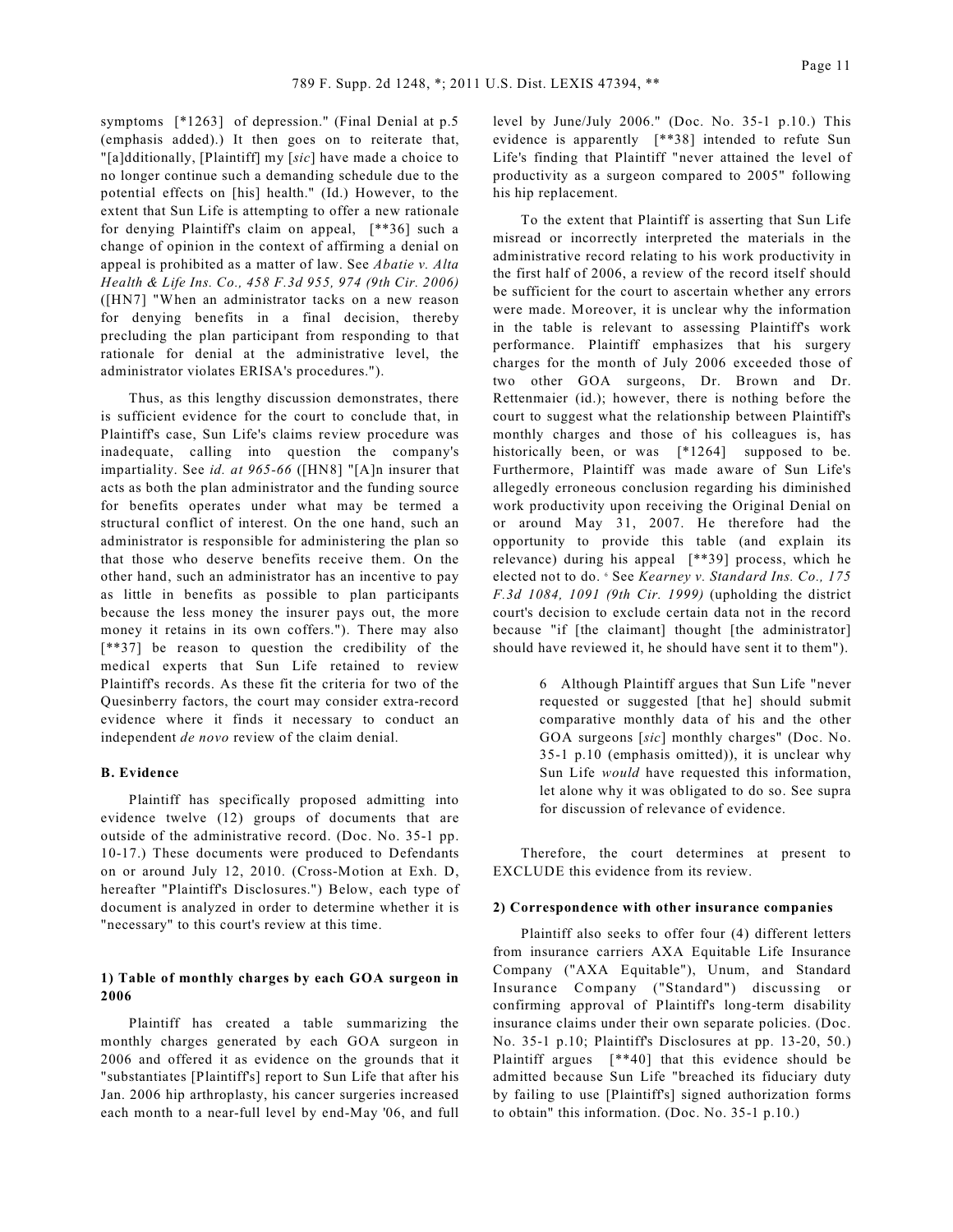There is some support for the contention that Sun Life's failure to acknowledge or discuss the contrary findings of other insurance companies might be relevant to a determination of "whether an adverse benefits determination was the product of a principled and deliberative reasoning process." Cf. *Montour v. Hartford Life & Accident Ins. Co., 588 F.3d 623, 635 (9th Cir. 2009)* (holding that insurance company's failure to "distinguish[] the [Social Security Administration's] contrary conclusion may indicate a failure to consider relevant evidence"); *Salomaa, 637 F.3d 958, 2011 U.S. App. LEXIS 4386, 2011 WL 768070 at \*11* ("Social Security disability awards do not bind plan administrators, but they are evidence of a disability. Evidence of a Social Security award of disability benefits is of sufficient significance that failure to address it offers support that the plan administrator's denial was arbitrary, an abuse of discretion." (internal footnotes omitted)). However, other insurers' determinations regarding Plaintiff's condition are [\*\*41] not binding on Sun Life. More importantly, the documents Plaintiff offers into evidence provide little relevant information beyond confirming that the other insurers did in fact find Plaintiff to be disabled under their policies; the fact that Sun Life was aware of this is already adequately reflected in the record, as demonstrated in Plaintiff's April 18, 2007 letter. (Claim File at p.1360.) Therefore, there is no demonstrated need for this additional evidence, and the court will EXCLUDE it from the scope of its review at this time.

## **3) Letter from Dr. Rettenmaier re: AXA Equitable's buyout of Plaintiff's corporation's equity interest in GOA**

Plaintiff also seeks to admit a letter from his colleague Dr. Rettenmaier dated June 28, 2010, confirming that insurer AXA Equitable purchased Plaintiff's equity interest in GOA pursuant to its disability buyout policy after finding Plaintiff "to be totally disabled as a cancer surgeon." [\*1265] (Plaintiff's Disclosures at p.115; Doc. No. 35-1 at p.10.) As with the correspondence with the other insurers, the letter is intended to prove that Plaintiff was in fact considered disabled under a different policy. For the same reasons discussed above, this evidence [\*\*42] is not necessary to the court's review at this time and will be EXCLUDED.

## **4) Monthly insurance forms submitted to AXA Equitable and Unum**

Plaintiff has produced copies of insurance forms submitted to AXA Equitable and Unum between January 2007 and March 2010, confirming Plaintiff's ongoing disability and Dr. Haskell's continued diagnosis of Plaintiff's condition. (Doc. No. 35-1 p.11; Plaintiff's

Disclosures at pp. 34-44, 80-81, 84-89, 91-109.) Plaintiff argues that the forms should be admitted because they were documents Sun Life *could* have obtained using Plaintiff's signed release, and that Sun Life was in fact *obligated* to obtain in conducting its review of Plaintiff's claim. (Doc. No. 35-1 at p.11.) According to Plaintiff, the documents predating Sun Life's Final Denial are "necessary" because they provide "missing details about Dr. Micha's dizziness/vertigo," while the forms that postdate the Final Denial "provide the Court with some of the only available information confirming [Plaintiff's] continuing disability into 2010." (Id.)

It is not clear that Sun Life was necessarily obligated to obtain these forms in the course of its initial review process, although, as noted above, there [\*\*43] may be case law to support the contention that the decisions of other insurers were relevant to Sun Life's ultimate determination. However, regardless of whether Sun Life's failure to request documents from AXA Equitable and Unum was a violation of its duties as a fiduciary, Plaintiff has failed to show that the forms are necessary to the court's review. With regard to the documents that predate the Final Denial, the forms contain no information that was not also submitted to Sun Life during its own claims process. For example, the APS submitted to AXA Equitable on or around January 10, 2007 is virtually identical in content to the APS submitted to Sun Life on or around January 17, 2007. (Compare Plaintiff's Disclosures at pp.107-09, with id. at pp.54-60.) In addition, none of the subsequent forms submitted to AXA Equitable and Unum contain any new information not found in the APS. (Id. at pp. 97-106.) As for the documents postdating the Final Denial, evidence of whether Plaintiff's disability has been continuous to the present is not necessary at this stage of the litigation to determine whether Sun Life's denial of benefits was correct; if the court does ultimately find that Plaintiff [\*\*44] *is* entitled to long-term disability payments under the Policy, only then may issues of Plaintiff's ongoing condition be considered for purposes of calculating the amount of Plaintiff's entitlement.

Therefore, the court will EXCLUDE this evidence from its review at this time.

## **5) Correspondence, medical records, and vestibular testing by Dr. Shohet**

In early 2008, Plaintiff was referred by Dr. Chance to Dr. Jack A. Shohet, a vestibular specialist, for further examination and testing in an attempt to determine the cause of his vertigo. (Complaint ¶ 123.) Plaintiff made a number of visits to Dr. Shohet, including one on April 1, 2008, to undergo vestibular testing. (Id.) Dr. Shohet found that Plaintiff's test results were "significant for some objective findings of direction-changing positional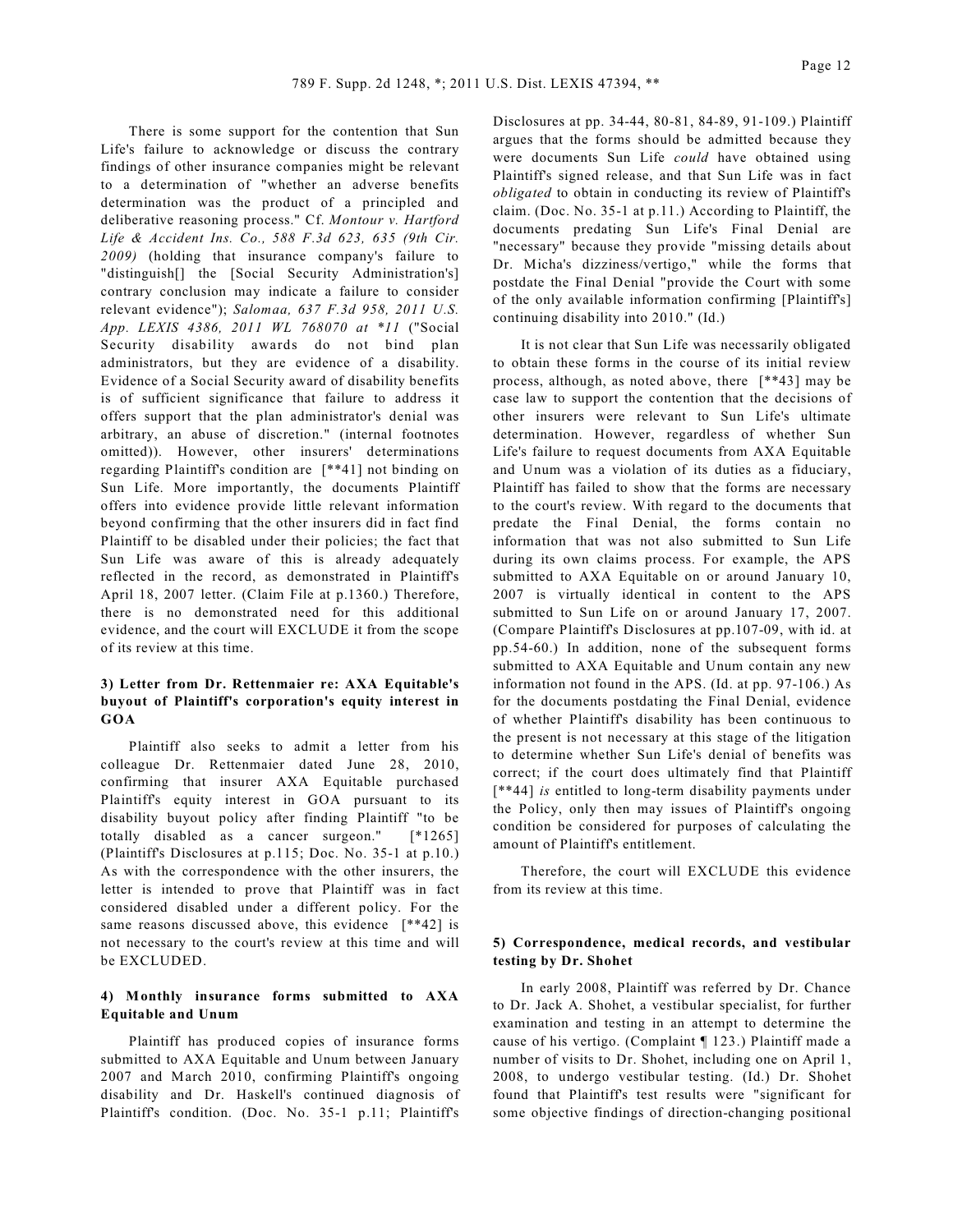nystagmus without visual fixation," thought to "represent some central nervous system dysfunction such as might be seen with cervical vertigo." (Id. (emphasis omitted).) Dr. Shohet concluded that [\*1266] "[Plaintiff's] symptoms and limitations due to the central vertigo are incompatible with him performing surgery." (Id.) Plaintiff now seeks to admit the results of Dr. Shohet's April 2008 examination as well [\*\*45] as Dr. Shohet's other medical notes and correspondence as evidence demonstrating a medical basis for Plaintiff's disability. (Doc. No. 35-1 pp. 11-15.) Plaintiff argues that this evidence should be admitted because Sun Life failed to properly inquire into Plaintiff's ongoing treatment during the course of its review, thereby denying Plaintiff the opportunity to gather key evidence in support of his claim. (Id. at p.11) Specifically, Plaintiff contends that Sun Life should have tolled its decision making process and requested that Plaintiff continue to send it updated results until all suspected causes of Plaintiff's vertigo had been tested. (Id.)

Notably, Plaintiff cites to the federal regulations implementing ERISA as proof that Sun Life could have tolled the time limit for deciding Plaintiff's appeal in order to await further testing. (Id.) However, this position overstates the degree of flexibility Sun Life had in conducting its review process. Under *29 C.F.R. §*  $2560.503 - I(i)(1)(i)$  &  $(3)(i)$ , <sup>7</sup> Sun Life was required to notify Plaintiff of the results of his request for review within 45 days of receiving notice of appeal, unless Sun Life determined that "special circumstances . . . [\*\*46] requir[ing] an extension of time for processing the claim" were present; in that case, it could provide Plaintiff with written notice of the extension, provided that such extension did not continue beyond an additional 45 days from the end of the initial review period. Therefore, given that Plaintiff submitted his appeal on October 12, 2007, at best, Sun Life could have extended the time for its review out 90 days from that date, meaning that it would have been absolutely required to issue its decision on Plaintiff's appeal by January 10, 2008. As Plaintiff was only referred to Dr. Shohet beginning in February 2008, all of the documentation that he seeks to admit here post-dates this hypothetical deadline. (See Plaintiff's Disclosures at pp. 22-33, 82-83, 90, 238-57.)

> 7 Plaintiff mistakenly cites to *29 C.F.R. § 2560.503-1(f)* in his moving papers, which deals with extensions of time for issuing the original benefits determination.

There is an argument to be made that some of the information contained in Dr. Shohet's records and correspondence could have been discovered by Sun Life earlier had it satisfied its obligation to fully investigate Plaintiff's condition by, for example, ordering [\*\*47] an independent medical examination to be conducted by one

of its physicians. However, such an argument is purely speculative at this stage of the litigation. The court will be better equipped to decide the relevance of Dr. Shohet's analysis at a later time.

Plaintiff also argues that Dr. Shohet's diagnosis of benign primary paroxysmal vertigo is a "new diagnosis that was not available earlier," such that its admissibility follows directly under Mongeluzo. (Doc. No. 35-1 at p.21.) Plaintiff cites to a portion of the case in which the Ninth Circuit finds it proper to admit evidence that is "simply a new explanation for [the claimant's] disability." (Id. at p.21 n.32 (quoting *Mongeluzo, 46 F.3d at 944*).) However, this argument is premised on a misreading of the case. The Mongeluzo Court did not conclude that extra-record evidence could be admitted simply because it diagnosed a previously unidentified condition; indeed, [HN9] the Court made it clear that "a district court should not take additional evidence *merely because someone at a later time comes up with new evidence* that was not presented to the plan administrator." *Mongeluzo, 46 F.3d at* [\*1267] *944* (emphasis added). Rather, the Court limited its [\*\*48] holding to situations "where the original hearing was conducted under a *misconception of law*," as opposed to a misconception of fact. Id.

Therefore, because Plaintiff has failed to demonstrate that Dr. Shohet's records are necessary to the court's review, this evidence will be EXCLUDED at this stage.

## **6) Correspondence and medical records of Dr. Haskell and Dr. Chance**

Plaintiff seeks to admit additional correspondence and medical records from his treating physicians Dr. Haskell and Dr. Chance, some of which post-date the Final Denial. (Doc. No. 35-1 p.11.) Plaintiff offers this evidence on the same theory applied to Dr. Shohet's records, namely, that Sun Life could and should have requested this information and incorporated it into its review process. (Id. at pp. 11-15.) Additionally, Plaintiff points out that, on appeal, Sun Life requested updated records from only Dr. Johnson and Dr. Chance, but not Dr. Haskell, such that the administrative record did not contain Dr. Haskell's most up-to-date records at the time the Final Denial was issued. (Id. at p.213.)

For the same reasons described above, the court will EXCLUDE all records from Plaintiff's treating physicians that post-date the Final [\*\*49] Denial at this time. However, because it was improper for Sun Life to refuse to consider Dr. Haskell's updated records on appeal, to the extent that the documents offered contain records from Dr. Haskell that *pre-date* the Final Denial (see, e.g., Plaintiff's Disclosures pp. 363-466), the court will ADMIT them for consideration.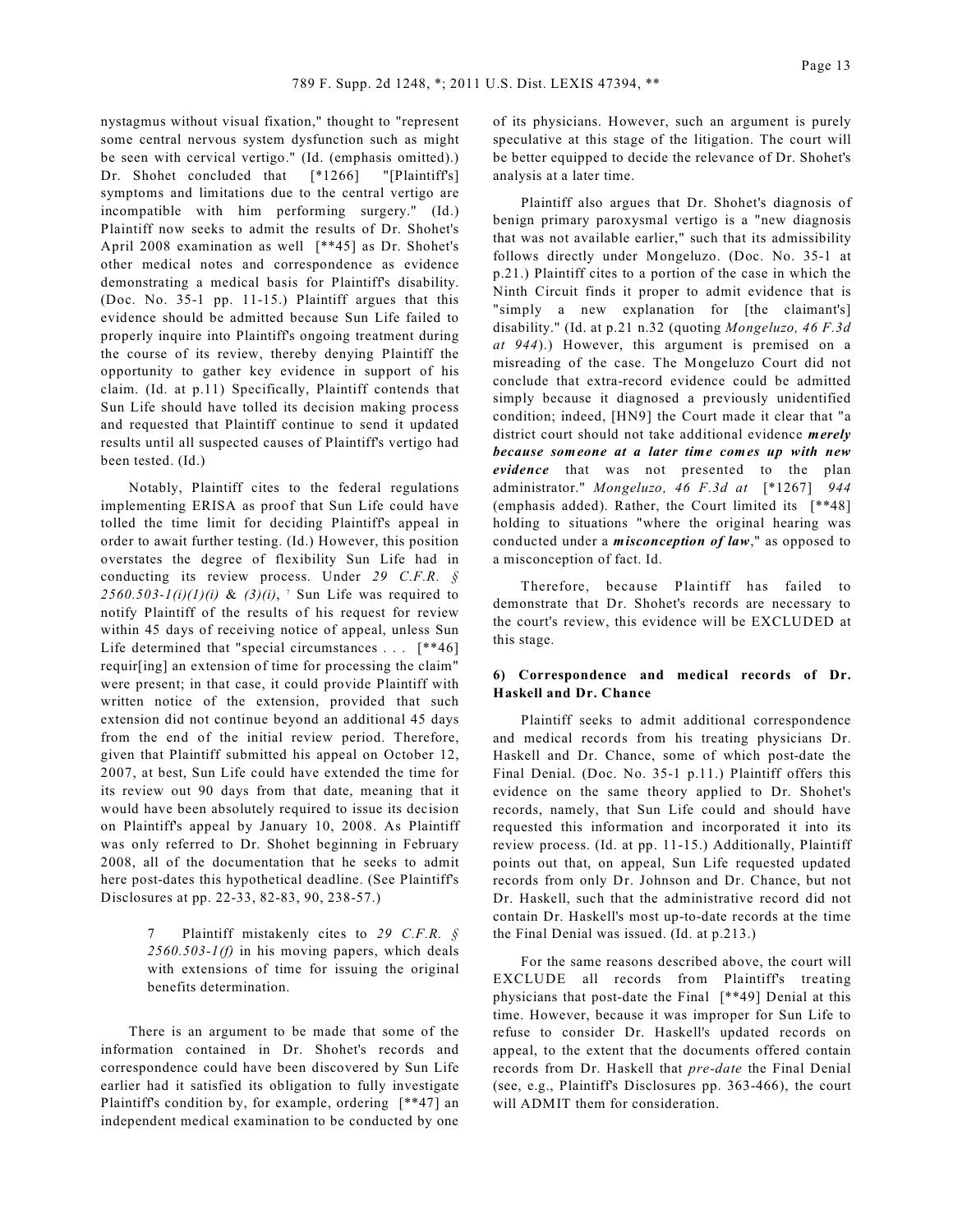## **7) January 15, 2009 IME by Dr. Chaikin**

On January 15, 2009, cardiologist Dr. Michael L. Chaikin performed an independent medical examination ("IME") on Plaintiff at the request of one of Plaintiff's other disability insurers, AXA Equitable, and set forth his findings and diagnoses in a letter to AXA Equitable Senior Claim Consultant Philip A. Verdi. (Plaintiff's Disclosures at pp. 51-60.) Based on his own examination of Plaintiff as well as the copies Plaintiff's medical records provided, Dr. Chaikin concluded that Plaintiff was "totally disabled from his occupation as a gynecological oncologist." (Id. at p.59.) Plaintiff now requests the court include this letter as part of its review of Sun Life's benefits denial decision, arguing that because Sun Life did not order an IME itself, the one obtained by AXA Equitable should be substituted in its place. (Doc. No. [\*\*50] 35-1 p.15.)

The contrast between the detailed analysis of Dr. Chaikin's IME and the relatively superficial reports of Sun Life's reviewing physicians provides some insight into what the administrative record *might* look like had Sun Life done a more thorough job investigating Plaintiff's claim. Therefore, the court finds it appropriate to ADMIT this evidence for consideration as part of its review, if only to underscore the qualitative difference between the results obtained from an IME as opposed to those from an analysis conducted solely on limited paper records.

## **8) December 19, 2008 vocational analysis by Hall Associates**

Sometime in or around December 2008, Hall Associates, a rehabilitation consulting company, was asked to prepare a vocational analysis regarding Plaintiff's occupation in support of Plaintiff's claim under his policy with AXA Equitable. (Plaintiff's Disclosures at pp. 64-78.) Plaintiff now seeks to admit the resulting Vocational Assessment & Summary Report Regarding John P. Micha, M.D. ("Vocational Assessment") in order to provide a more "accurate understanding of [Plaintiff's] occupation." (Doc. No. 35-1 p.15.) [\*1268] However, as Plaintiff admits, a description of the practice [\*\*51] of gynecologic oncology was already provided to Sun Life both through the Archangel Investigations report as well as through documents submitted directly by Plaintiff. (Id.) Thus, Plaintiff's only argument for admitting the Vocational Assessment is that it *might* contain necessary information "[i]f this Court finds those descriptions insufficient." (Id.) There is no indication that such additional information as the Vocational Assessment contains is necessary at this stage; therefore, the court will EXCLUDE this evidence at this time.

## **9) November 2009 neurosurgical consult report and C-Spine MRI studies by Dr. Kim**

In November 2009, Plaintiff was referred to neurosurgeon Dr. Richard B. Kim for a cervical spine ("C-spine") MRI, which found "relatively mild agerelated degenerative changes at several levels." (Plaintiff's Disclosures at pp. 45-49.) Plaintiff now argues that Dr. Kim's findings and records should be admitted because the C-spine MRI "objectively confirmed the long-suspected contribution by the cervical spine" to Plaintiff's vertigo first identified in Dr. Chance's September 27, 2007 letter. (Doc. No. 35-1 p.8; see also Claim File at pp. 1485-86.)

Plaintiff appears to argue that, [\*\*52] based on the content of Dr. Chance's letter, Sun Life should have immediately known that ordering a C-spine MRI was the logical next step towards determining the cause of Plaintiff's vertigo, but instead purposefully withheld that information from Plaintiff. (See Doc. No. 35-1 p.16 ("Sun Life had the ability under the policy to order an IME and testing to resolve the issue if it wanted, but did not. Nor did it inform [Plaintiff] that a C-spine MRI would be helpful.").) However, this position is undermined by the fact that the C-spine MRI was not ordered by Plaintiff's own treating physicians until late 2009--more than two years after Plaintiff consulted with Dr. Chance. Indeed, Dr. Chance herself mentioned she would be conducting a "cervical spine series" on Plaintiff (Claim File at p.1485), but this series apparently did not include the C-spine MRI Plaintiff now claims Sun Life should have ordered on its own in late 2007. Thus, although Sun Life may have made some mistakes in its investigation of Plaintiff's claim, based on the evidence currently before the court, its failure to order a C-spine MRI was not one of them. Therefore, the court will EXCLUDE this evidence from the record [\*\*53] at present.

#### **10) Physician's Desk Reference excerpts**

Plaintiff has produced several excerpts from the Physician's Desk Reference listing the common adverse reactions found in patients taking the cardiac medications he was prescribed following his MI. (Plaintiff's Disclosures at pp. 110-14.) He now argues that this information should be admitted as "general medical information of which courts may take judicial notice." (Doc. No. 35-1 at p.16.) However, Plaintiff also admits that "Sun Life has essentially concurred with the side effects of these medications," and that the information in the excerpts is therefore only a "better" version of what is already in the Claim File. (Id.) Therefore, by Plaintiff's own admission, this information is not "necessary" to the court's review and will be EXCLUDED.

## **11) Plaintiff's 2007-2009 corporate income and jointfiled individual tax returns**